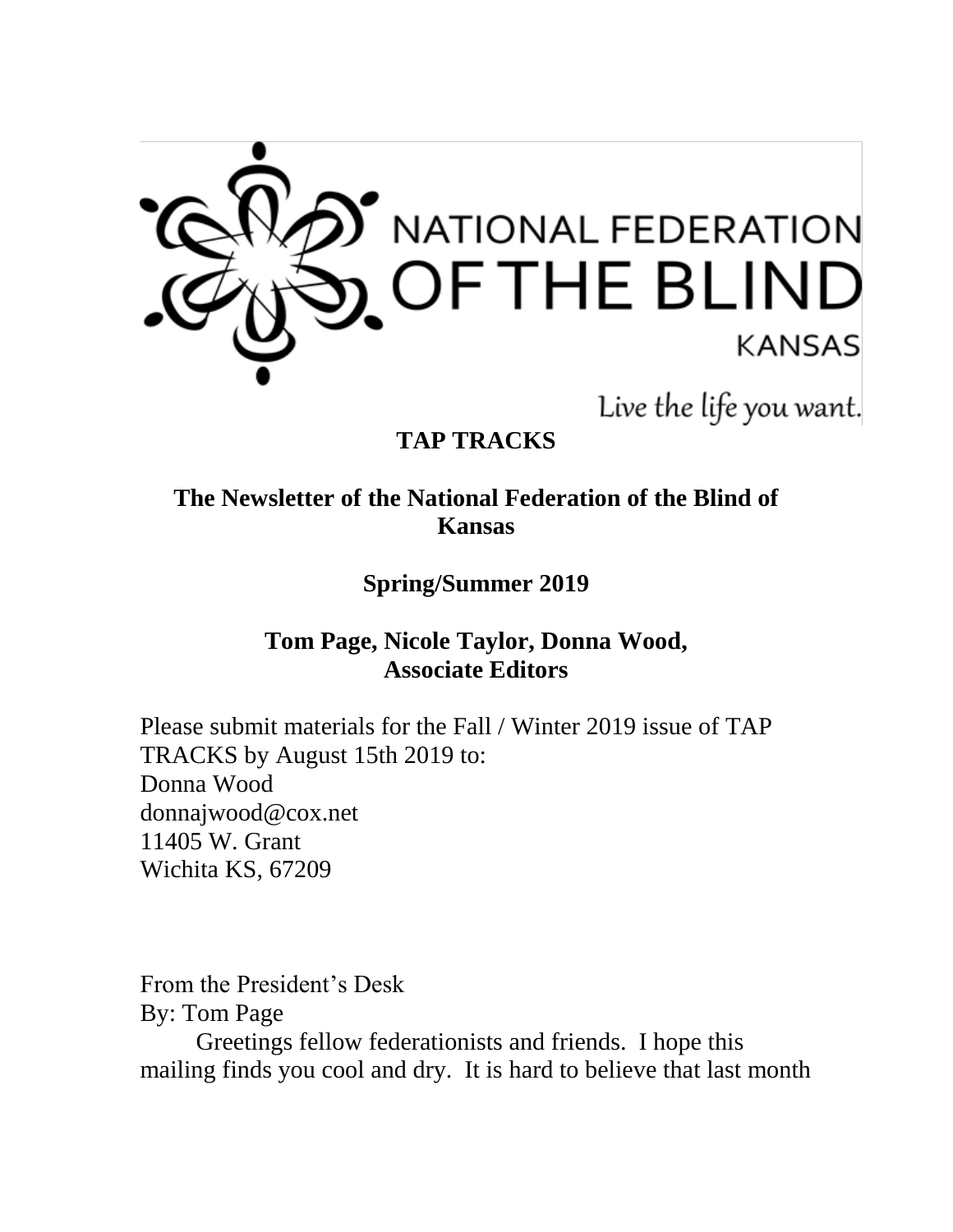Kansas received more rain than has ever been recorded. Despite these monsoons the work of the NFB of Kansas has not slowed.

Across the state our chapters are meeting regularly, hosting social events, and continuing our advocacy and fundraising activities. Many of our members serve on local advisory as well as boards advising various state agencies. In On these boards important work is progressing in the areas of policy reform, access enhancement, and, encouraging braille literacy.

I am pleased to announce that Envision Inc. has committed to continue supporting NFB-Newsline in Kansas for the next year. This funding will allow the blind and physically handicapped residents of Kansas to have access to a wide variety of news and information resources. We will be increasing our affiliate involvement and I hope to have more announcements on the growth of the program in our next newsletter.

Kansas is set to have a record setting number of national convention attendees in Las Vegas next month! I think we can also set a new attendance record at our state convention in Salina this November. Please join our listserv home-on-therange@nfbnet.org, visit the national website www.nfb.org, the state website www.nfbks.org, attend your local chapter meetings, and join us on Facebook at NFB of Kansas to keep up with all of the activities happening in Kansas and around the nation. Thanks for all you do to support and grow our movement!

#### 2018 Kansas NFB State Convention By Cheryl Miller

Our National Federation of the Blind State Convention rolled around as it always does in November, but this time it was special – a milestone really. This was our fiftieth anniversary. The Wichita chapter hosted our 2018 convention at the historic Hotel at Old Town in Wichita on November 2-4, 2018.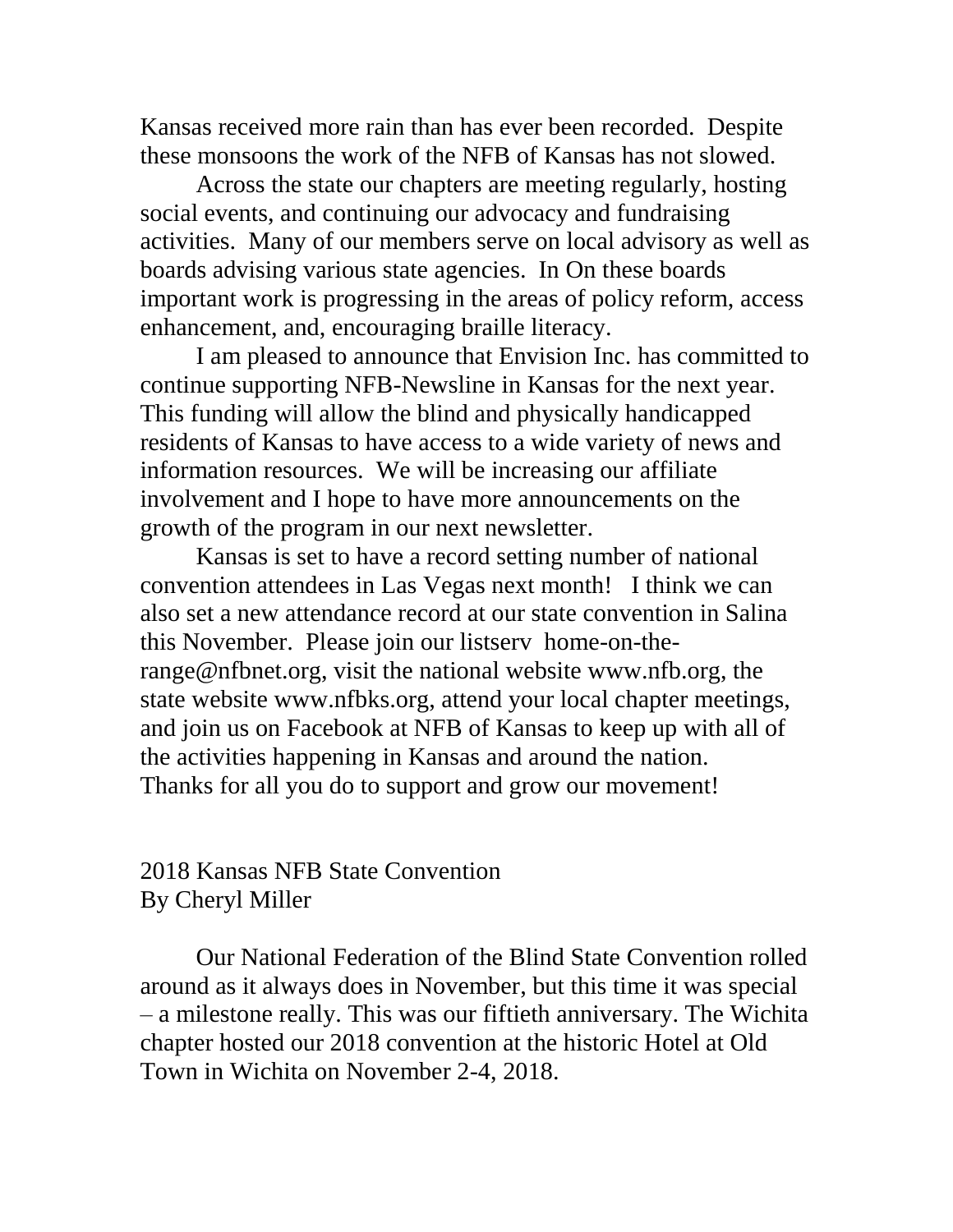For those interested in technology and the difference it is making in the lives of the blind, Rob Tabor and Mika Pyyhkala facilitated a technology seminar on Friday afternoon. It was an enthusiastic group who participated in learning and sharing about the tools that are available to help the blind with everything from navigating their environment to watching TV. The evening hours of Friday found us mingling with our friends and enjoying a delicious appetizer bar. As always, our nominating and resolution committees met to do their hard work.

Our national representative for our 2018 convention was Anil Lewis, Executive Director of the Jernigan Institute. On Saturday morning he presented a national report, followed by a state report given by Tom Page, President of the Kansas National Federation of the Blind. Much of Saturday afternoon's agenda revolved around education as it relates to blind students. Our day concluded with our annual banquet which featured Anil Lewis as our key note speaker.

The convention wrapped up on Sunday morning as we took care of necessary business. As we left, we carried with us the strength that comes from uniting with our blind friends and a sense that we are making a difference in the quest to live the lives we want to live.

Editorial note: You can find a short YouTube video on AIRA. It will explain NFB-like attitudes on blindness.

### AIRA AND YOUR TRAVEL TOOLBOX By Sharon Luka

A great time was had at our November 2018 state convention at the Hotel Old Town in Wichita, Kansas. We were blessed with a great technology seminar on Friday, November 2, 2018.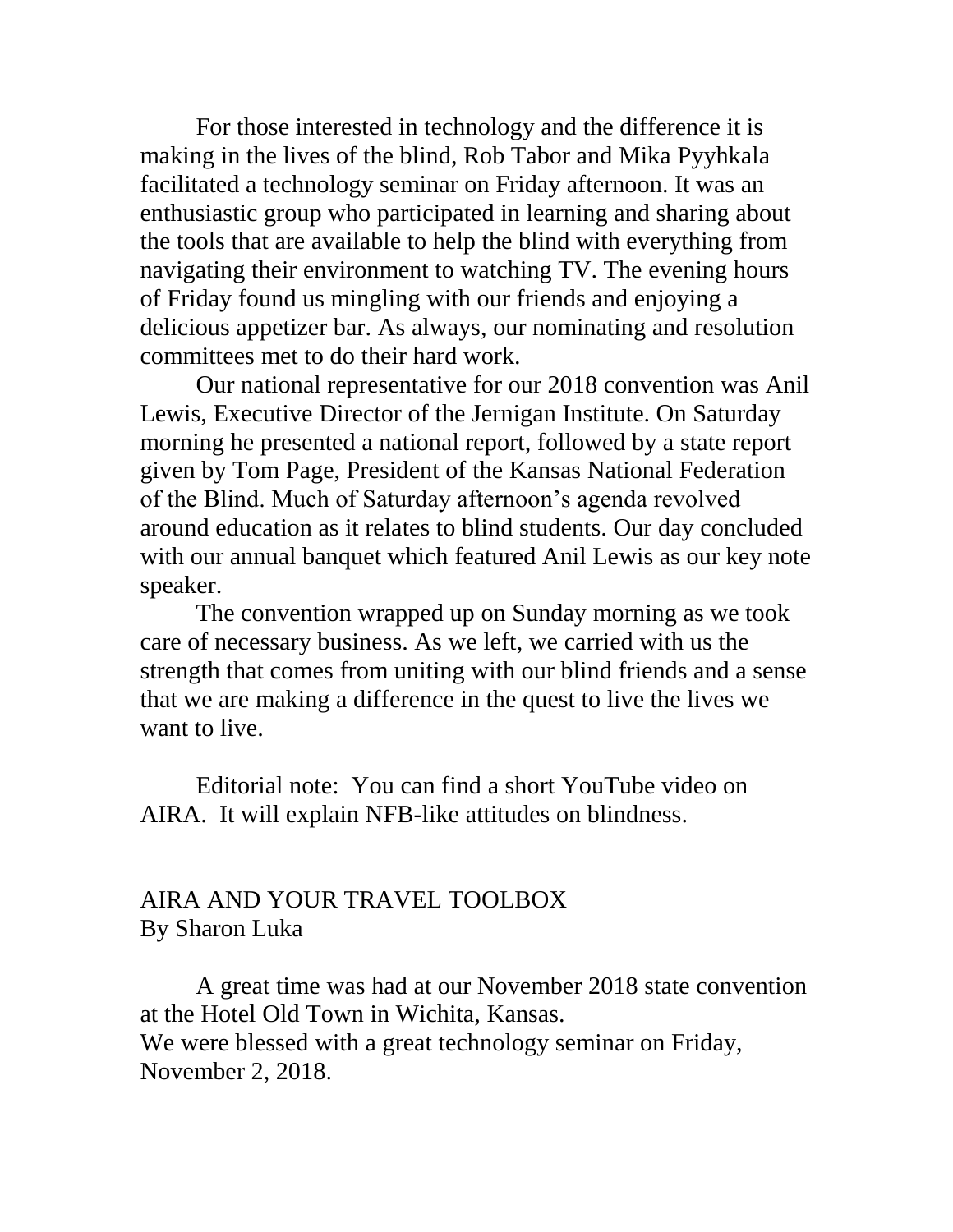It was at this seminar that I downloaded some GPS smart phone tools, and took my first adventure with AIRA. Whether you travel with a dog guide or long white cane, please enjoy the rhythmic ride of route exploration. It has been said that technological tools cannot replace traditional travel tools. At the close of the Friday seminar, I decided to call AIRA and be remotely guided to the Convention Center across the street. It was fascinating.

AIRA views the blind person as an explorer, hindered not by lack of sight, but by public attitudes about blindness. My adventure, guided by my white cane and a person from the east coast, taught me some intriguing things. First, the guide saw parts of the hotel from a map on her computer screen.

Without Aira glasses, I needed to move the iPhone camera to various positions. This brought the space around me into view on AIRA's screen. I was often told to "scan" straight, left or right. It's interesting that we can scan both environment and the printed word. Second, the hotel route became quite exciting.

After gaining proper camera positioning, the representative guided me around the facility. My trip took me outside the building, down a sidewalk, around the corner to Mosley street. After crossing the street, I arrived at the Convention center. We exited the hotel through different doors than we usually access.

I can't tell you how we did it; I did not write that particular route down. However, it was quite interesting, and I got an enjoyable outdoor walk in the process.

Remember, technological tools cannot replace traditional travel tools.

The trip with AIRA reminded me that we all explore new routes. We should not place embarrassment on getting lost. I once attended a nutrition convention in Saint Louis, Missouri. My sighted friends found themselves getting lost several times. Losing one's way is normal, even for sighted people. On November 25, 2018, parts of Kansas endured a great snow blizzard.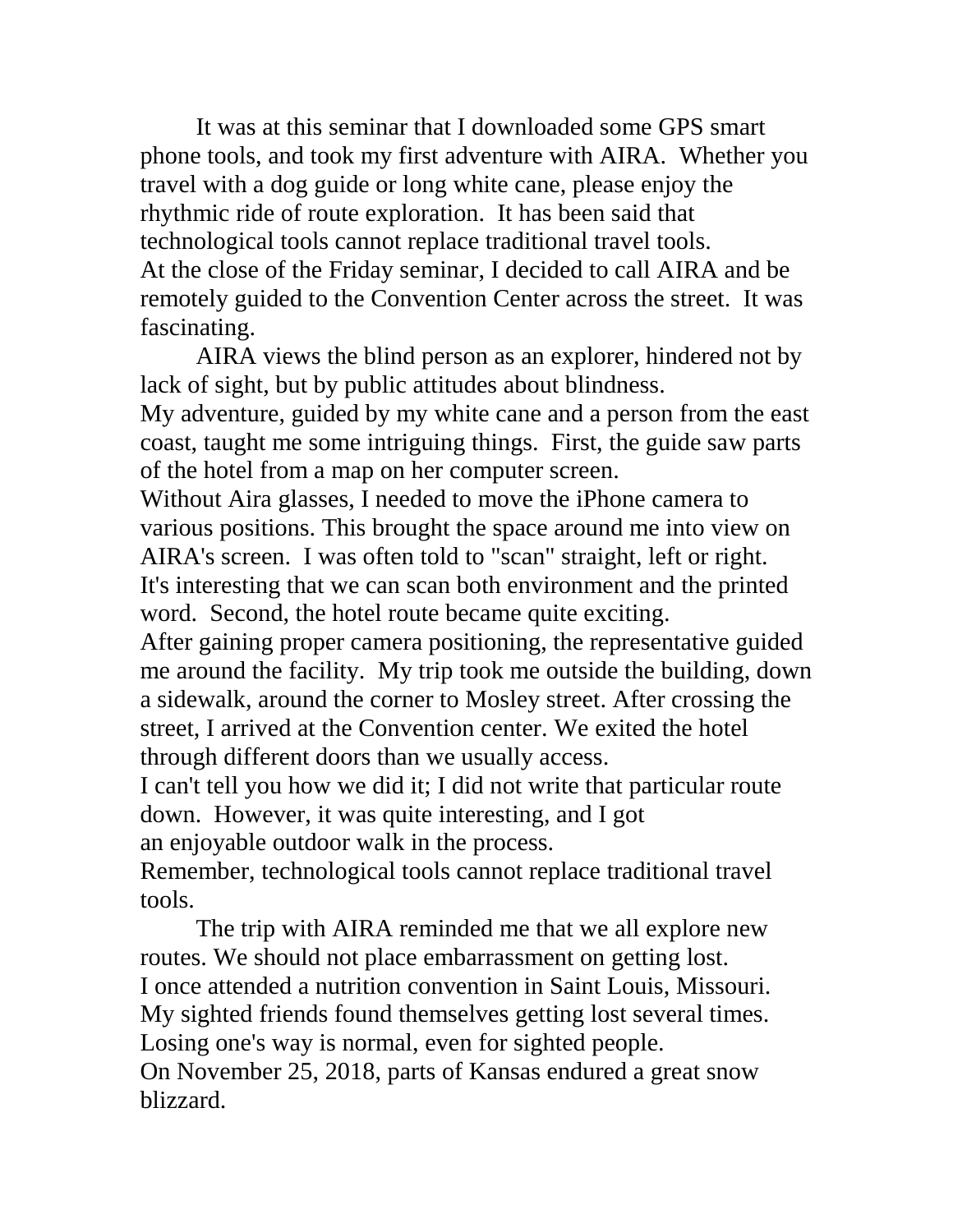I did not sign up for continued AIRA access on the phone. Thus, I decided to try Sound Scape to locate the mailbox at the end of the snow blown, snow packed driveway.

Recall again, technological tools cannot replace traditional travel tools. With Sound Scape, I set a locator sound beacon on the mailbox, forgetting about the second mailbox on the house door. I never made it to that driveway box.

The wind was so fierce, and the snow so heavy and thick that one could not traverse too far from the porch. It was necessary to place a Bluetooth music-playing speaker in the mailbox on the door to help relocate the house. The best thing to do is to try these tools in good weather conditions, track the necessary cardinal directions to the desired landmark, and set the desired beacon at a more productive time.

Please enjoy the rhythmic ride of route exploration! It can teach us many things! Recall once more that technological tools cannot replace traditional travel tools.

Johnson County Chapter Report By Susan L. Stanzel

This is a report of our chapter activities during the past year. The chapter is growing. We have five new members: Cornessa Cherry, Bethany Bennington, Logan Campbell, and Jodi and Don Mulik. Six members: Susie Stanzel, Ashley Neybert, Tom and Linda Anderson, Bethany Bennington, and Logan Campbell attended the National convention in Orlando.

Again, this year we joined the Kansas City chapter's walk for independence. Walkers were Susie Stanzel, Ashley Neybert, Tom Anderson, and Randy Phifer. Almost everyone donated money. We made a little over \$2,000. The highlight of the day was our transportation being provided by Jacobus TenBroek's Grandson Peter.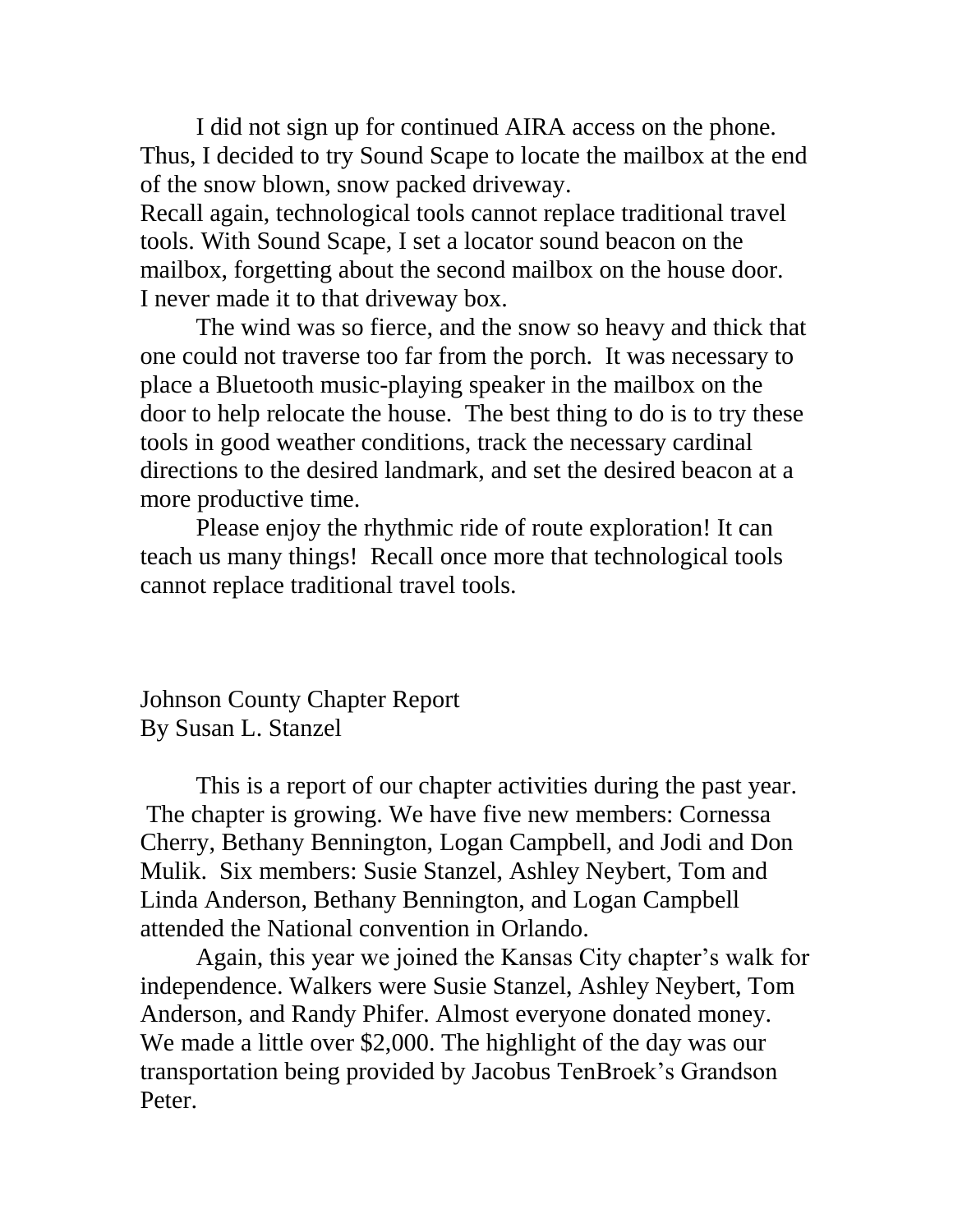Almost everyone in our chapter attended the 2018 fall state convention. Attendees were Susie Stanzel, Randy Phifer, Tom Anderson, Pila Mahoney, Ashley Neybert, Martha Kelly, Jodi and Don Mulik, Kerm and Kathy Kerchhof, Cornessa Cherry, and Margaret and Raymond Peed.

We had our annual Christmas party at the Stanzel home. We had around 40 people and a good time was had by all.

Tom Anderson was the Kansas Coordinator for our third annual BELL Academy. This year we joined Missouri and the location was Kansas City. He will again coordinate the Bell Academy and went to Baltimore for training.

Tom Anderson is very active on Kansas councils. He continues as Secretary of the Statewide Independent Living Council of Kansas. His position as a member of this council was appointed by the Governor. He is also a member of the State Rehabilitation Council and has been elected as their Vice-Chair. Tom Page and Tom Anderson were members of a subcommittee of the Services to the Blind Advisory Committee charged with looking at our state's policy of taking 75% of the client's disability check while the client is either going for rehabilitation training or in college to pay for services. We really wanted nothing to be collected. Ashley Neybert's public testimony to the State Rehabilitation Council was invaluable. Now nothing is collected if the Kansan is going to a rehabilitation center and only 30% is being collected from college students.

Tom Anderson and Ashley Neybert attended the Washington seminar on January 27th. Our delegation met with our new Congresswoman Sherice Davis herself.

On February 15th Tom Anderson and I were scheduled to again participate in the regional Braille Challenge at the Kansas School for the Blind. We were unable to do this because of snow.

### A Small Step Forward for The Blind of Kansas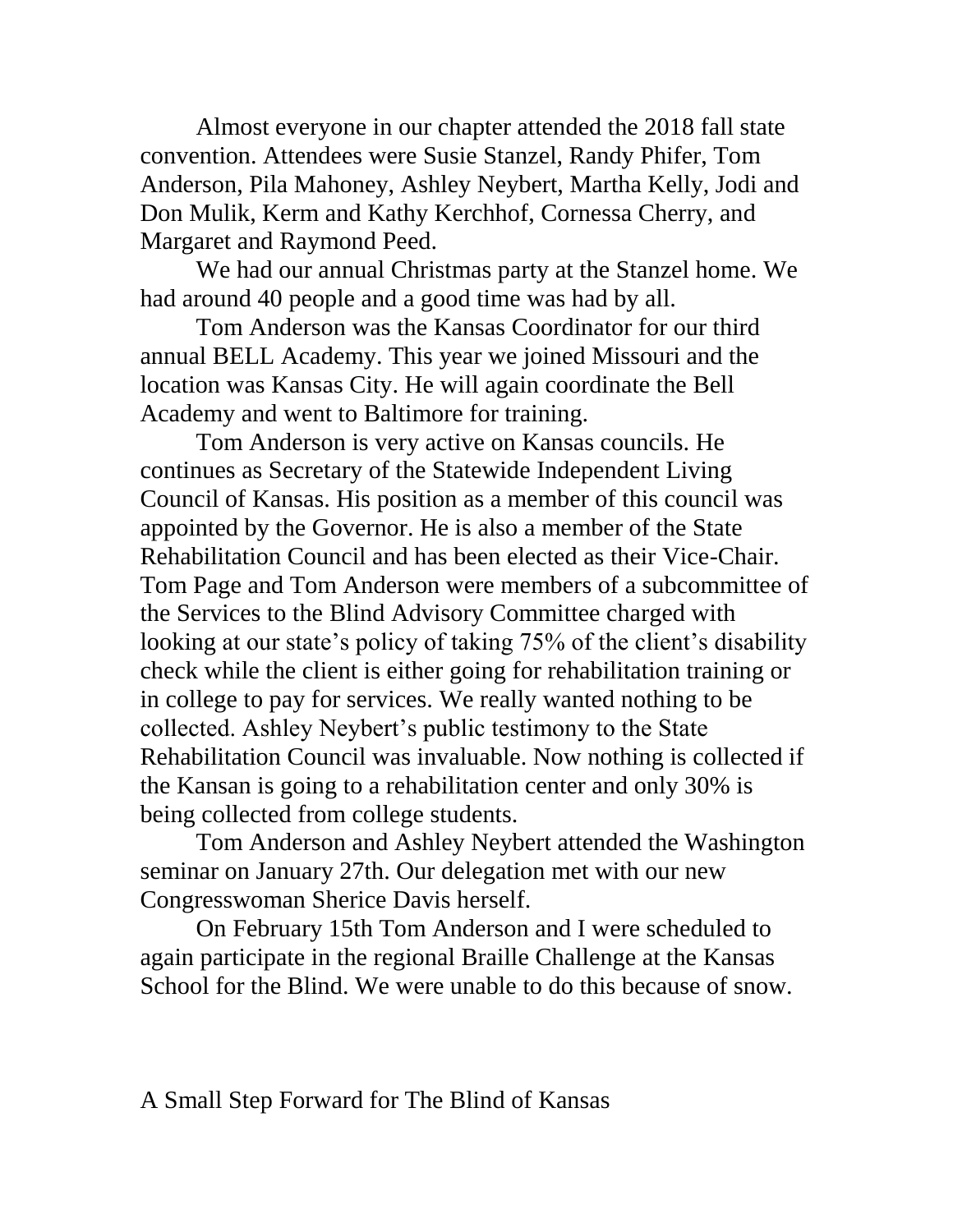#### By Tom Anderson

Over the past several years, the quality of services provided by Kansas Rehabilitation Services, (KRS) generally continues to move in a downward spiral. There are many possible reasons why this is so. Some would say that the decline in services is due to KRS being a part of an umbrella agency rather than having separate and identifiable services for blind persons in this state. Others might say that Michael Donnelly, Director of Kansas Rehabilitation Services has, single-handedly brought on the demise of programs of rehabilitation for blind Kansans. The agency takes pride in reducing the number of days it takes to open a case, but unfortunately, consumers find themselves in an adversarial relationship with their counsellors, especially when they wish to pursue comprehensive training in another state, which is a right of choice under the rehabilitation act. The relationship should be one of partnership between the consumer and counsellor rather than what is, too often, the pattern in this state.

In the past, blind residents of Kansas who wished to obtain rehabilitation training, whether it be in Kansas or another state were able to obtain this training, without charge to them personally. This policy came to an abrupt end in 2013, when Kansas Rehabilitation Services fell out of compliance with what is required by the Rehabilitation Services Administration. Kansas Rehabilitation Services regained its compliance in part with RSA at the expense of blind persons who desire to better their lives, moving out of the shackles of poverty towards remunerative employment. This burden came in the form of requiring each consumer who desired to receive rehabilitation training to pay 75% of their monthly income from SSI or SSDI to receive this training. This policy serves as a financial disincentive for those who wish to make significant changes requiring high expectations in their lives. To my knowledge, no other state in the union has this onerous requirement. This policy of taking 75% of a person's SSI or SSDI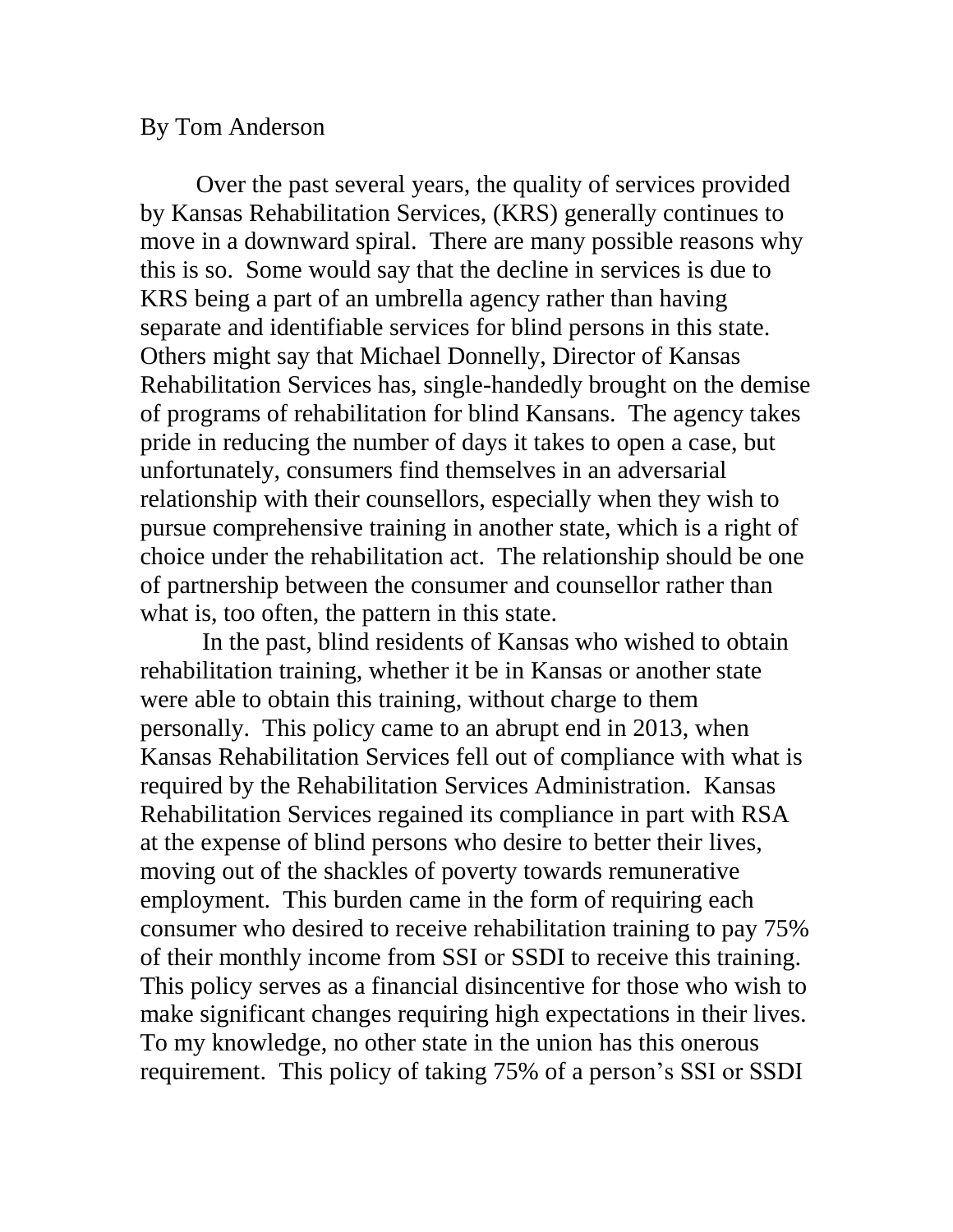check each month also applies to disabled college students under the broad classification of maintenance.

Blind persons who wish to pursue comprehensive rehabilitation training or help with college are faced with two choices: have 75% of one's check taken, or report to the counsellor how every nickel and dime is spent - truly unenviable choices for the consumer of services from Kansas Rehabilitation Services.

On April 7, 2017, a subcommittee of the Kansas Advisory Committee for the Blind and Visually Impaired was established to consider whether it was appropriate to modify the maintenance policy which has been in existence since 2013.

On March 2, 2018, The Kansas Advisory Committee for The Blind and Visually Impaired developed a recommendation to modify the state's maintenance policy. According to federal regulations, maintenance means monetary support provided to an individual for expenses, such as food, shelter, and clothing, that are in excess of the normal expenses of the individual and that are necessitated by the individual's participation in an assessment for determining eligibility and vocational rehabilitation needs or the individual's receipt of vocational rehabilitation services under an individualized plan for employment.

The recommendation addressed how maintenance is calculated for persons attending comprehensive rehabilitation training and post-secondary education. Specifically: Cleaning supplies, personal hygiene supplies, extracurricular activity expenses: Individuals attending comprehensive rehabilitation training programs and/or post-secondary education will be responsible for their own costs for the items identified.

All costs associated with attending a comprehensive rehabilitation program, including food and housing will be exempt from financial participation. (Note: food and housing falls under the maintenance definition per federal regulations.).

• Individuals attending post-secondary Education will be responsible to contribute 30% of their actual SSI and/or SSDI benefits toward the cost of housing and food.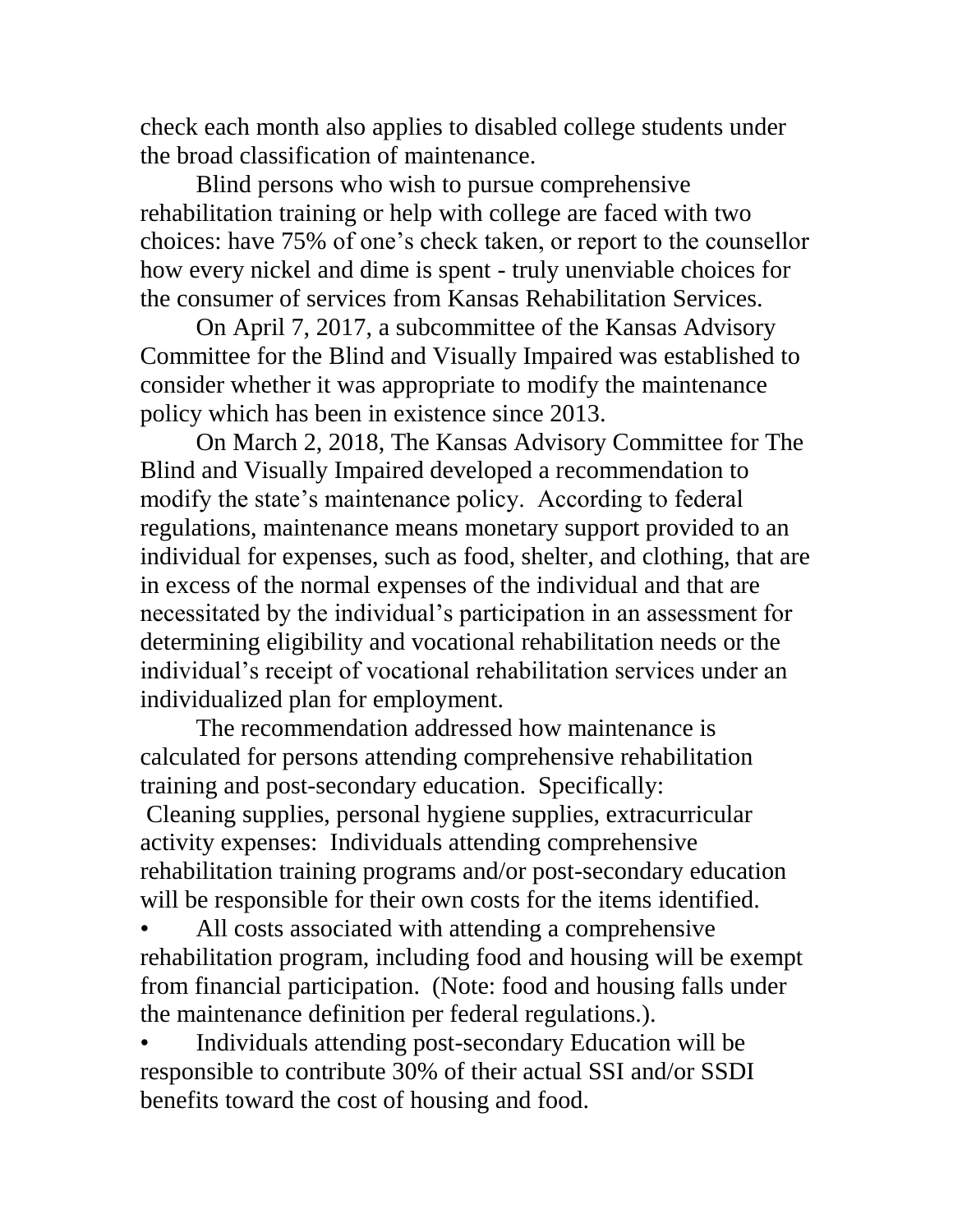On June 7, 2018, Reinhard Mabry, Chairman of the Advisory Committee for the Blind and Visually Impaired, presented testimony in support of this committee's recommendation at the meeting of the State Rehabilitation Council. Mr. Mabry said: "The committee is deeply concerned about the unacceptably low number of persons who are blind or visually impaired who have successfully secured gainful employment in the state of Kansas. The number of persons who are blind or visually impaired achieving employment in Kansas has been declining in recent years, which is a troubling trend. This past year we witnessed an alarming 37% decline in outcomes (59% in 3 years). A mere 22 Kansans who are blind or visually impaired secured gainful employment in 2017 and they earned just \$12.31 per hour in jobs where they were placed."

Mabry indicated that the AFB reports that there are more than 32,000 working age people who are blind or visually impaired living in Kansas. The unemployment rate among people who are blind or visually impaired is 70%, so that the outcomes are woefully inadequate given the numbers who remain chronically unemployed. Mr. Mabry continued: "While there are many contributing factors to this decline, one matter that we believe is impacting outcomes is the current maintenance policy, which requires clients to contribute a portion of their income for their rehabilitation services or to attend university. While intending to ensure that clients and students have 'skin in the game' we believe the policy has gone too far and is instead limiting the vocational potential of persons who are blind, as well as persons with other disabilities." "The committee devoted more than a year to reviewing the application of the maintenance policy adopted by the Kansas Rehabilitation Services. In its review, the committee conducted formal and informal surveys of states across the country and enlisted the advice of trusted advisors and the general public. What is evident from this review is that Kansas is unique in its application of the maintenance policy. Kansas is an outlier by requiring SSI or SSDI recipients to contribute as much as 75% of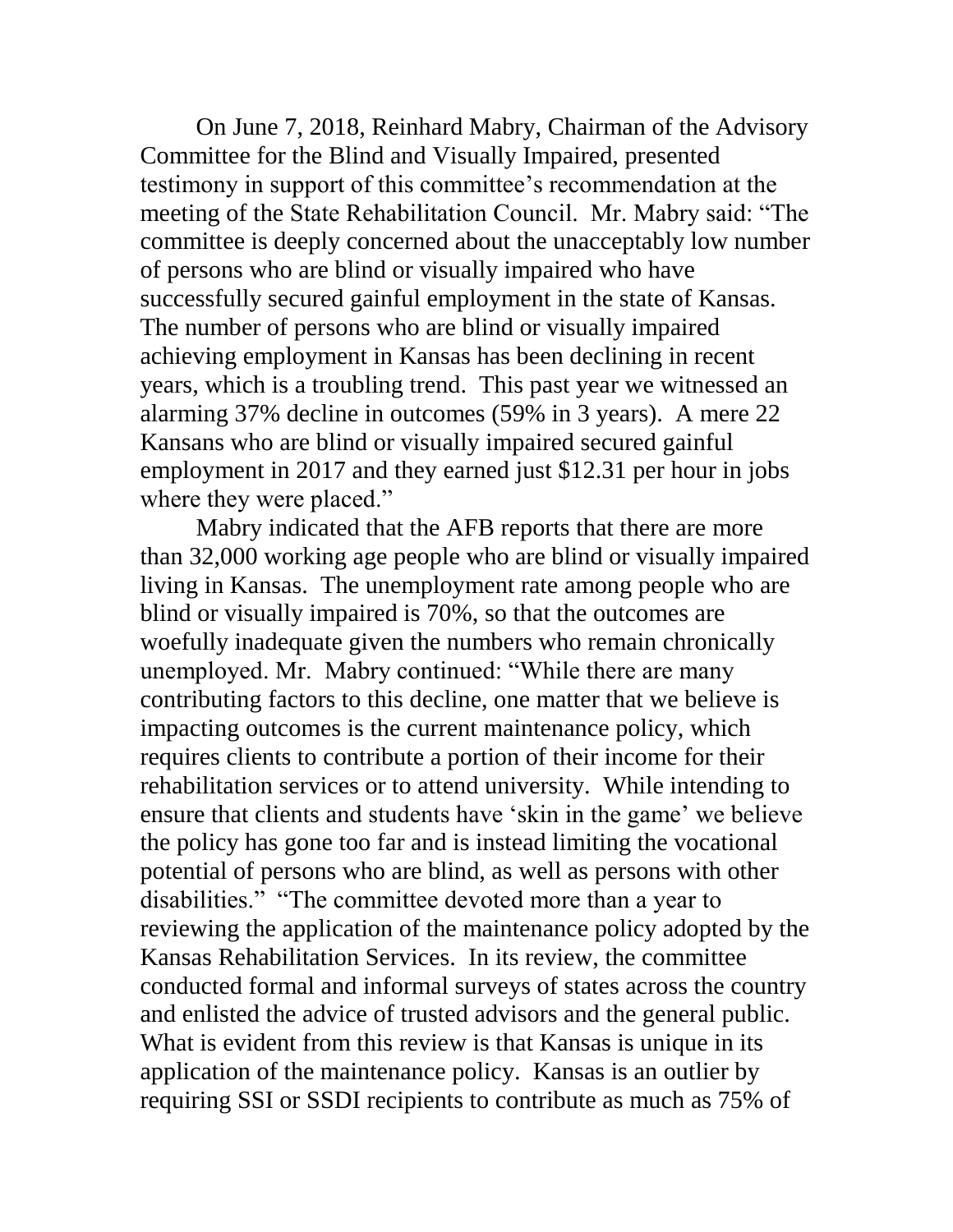their subsistence allowance for rehabilitation services or to attend a university for a degree program." "As one private citizen explained to the committee in our public meeting in March, students who depend on SSI and SSDI have normal customary expenses that are not being considered by the current policy such as, business clothes and incidentals to attend an interview for a job. The meager resources that remain to an SSI or SSDI recipient after continuing their rehabilitation services or education are inadequate for such pursuits, leaving them less competitive than their nondisabled peers."

Mabry urged that Kansas should amend its policies to insure its residents who are blind or have other disabilities are on a level playing field to compete with their peers so they can achieve their potential. Mr. Mabry simply stated the policy and then indicated "while this policy change has budgetary implications, it should be noted that substantial majority of the funding for these services is supplied by the federal government. So, the impact on Kansas budget is modest. And, if by this change in policy, more people with disabilities secure gainful employment they will become tax payers who will contribute to our economy and realize a return on the tax payer investment in them." Mabry urged the council to add their voice to that of the committee to amend this practice for the betterment of Kansas residents who are blind or have other disabilities. The Kansas Rehabilitation Council deferred its decision on this matter until its next meeting in September.

On September 21, 2018 the State Rehabilitation Council formally reviewed the recommendation of the Advisory Committee of the Blind and Visually Impaired. Leaders of the Federation including; Susie Stansel, Board member of the NFB of Kansas and Ashley Neybert, a college student and graduate of the Colorado Center for the Blind attended this meeting and made public comments. The Kansas Rehab Services presented documents regarding maintenance from the rehabilitation services administration. Public comments were given and were found to be very persuasive by the council members. Council members gave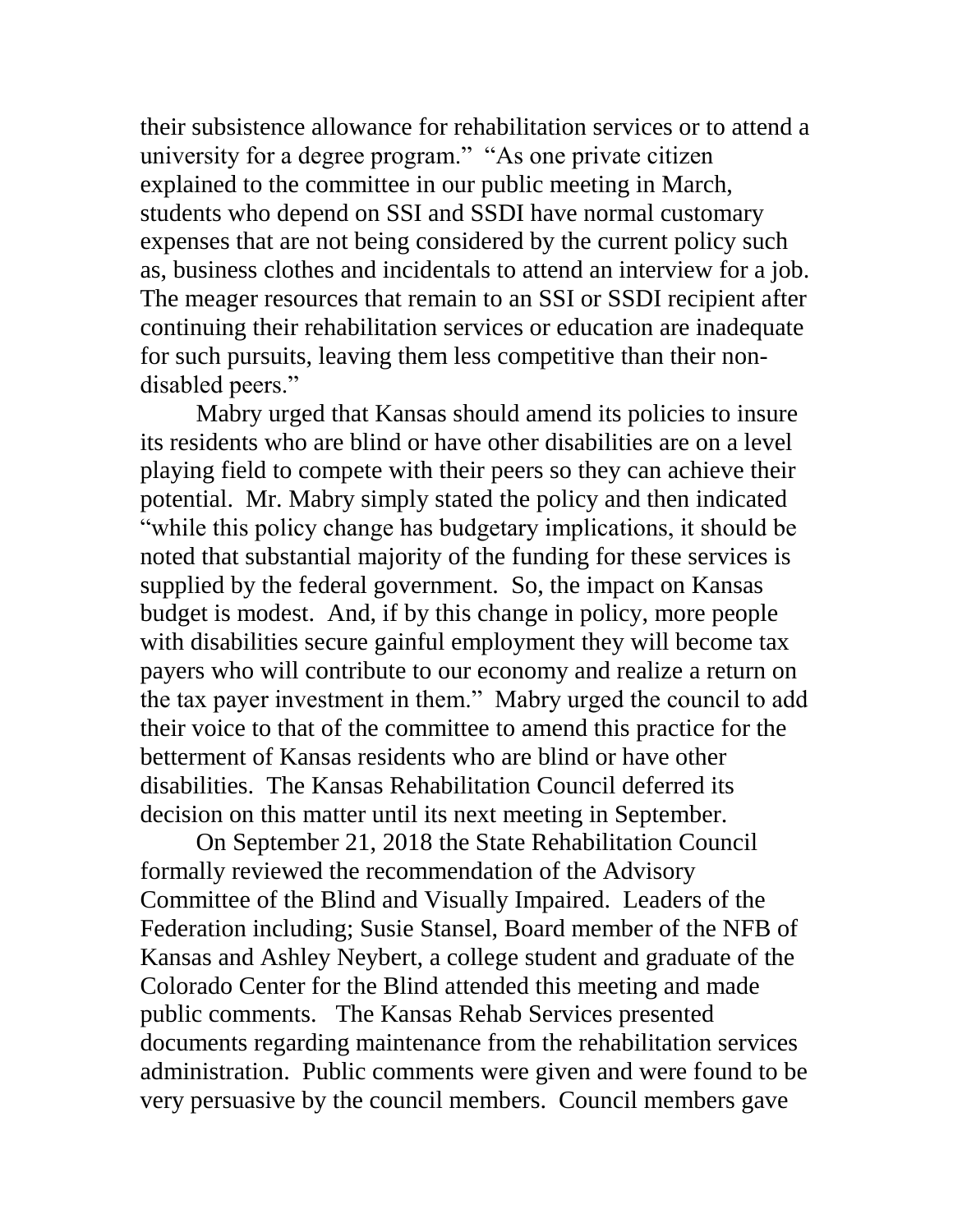considerable credence to the comments of Ashley Nybert. A motion was made by Tom Anderson and seconded by Mike Burgess that the State Rehabilitation Council recommend that the proposed policy change be implemented. A vast majority of the council approved this motion. KRS has requested technical assistance from the Rehabilitation Services Administration to review the recommendation and determine if it complies with federal requirements.

### THE CANE AND THE BAT By Sharon Luka

I trailed the walls of the old school halls, One hand held in front of my body. To the sighted soul the scene on the whole Was that of a strange oddity.

I walked down the street, my friend Freeda to meet, One foot following the lawn. A new way to travel began to unravel; To the cane I was suddenly drawn.

In mobility course we began to endorse The long white cane as we walked. A tap to the left with a step to the right, From its rhythm we never balked.

To test my zeal and interest appeal My travel teacher made me wait, For the long white cane which would ease my terrain, And free each step of my gait.

At home that night I indulged in my right,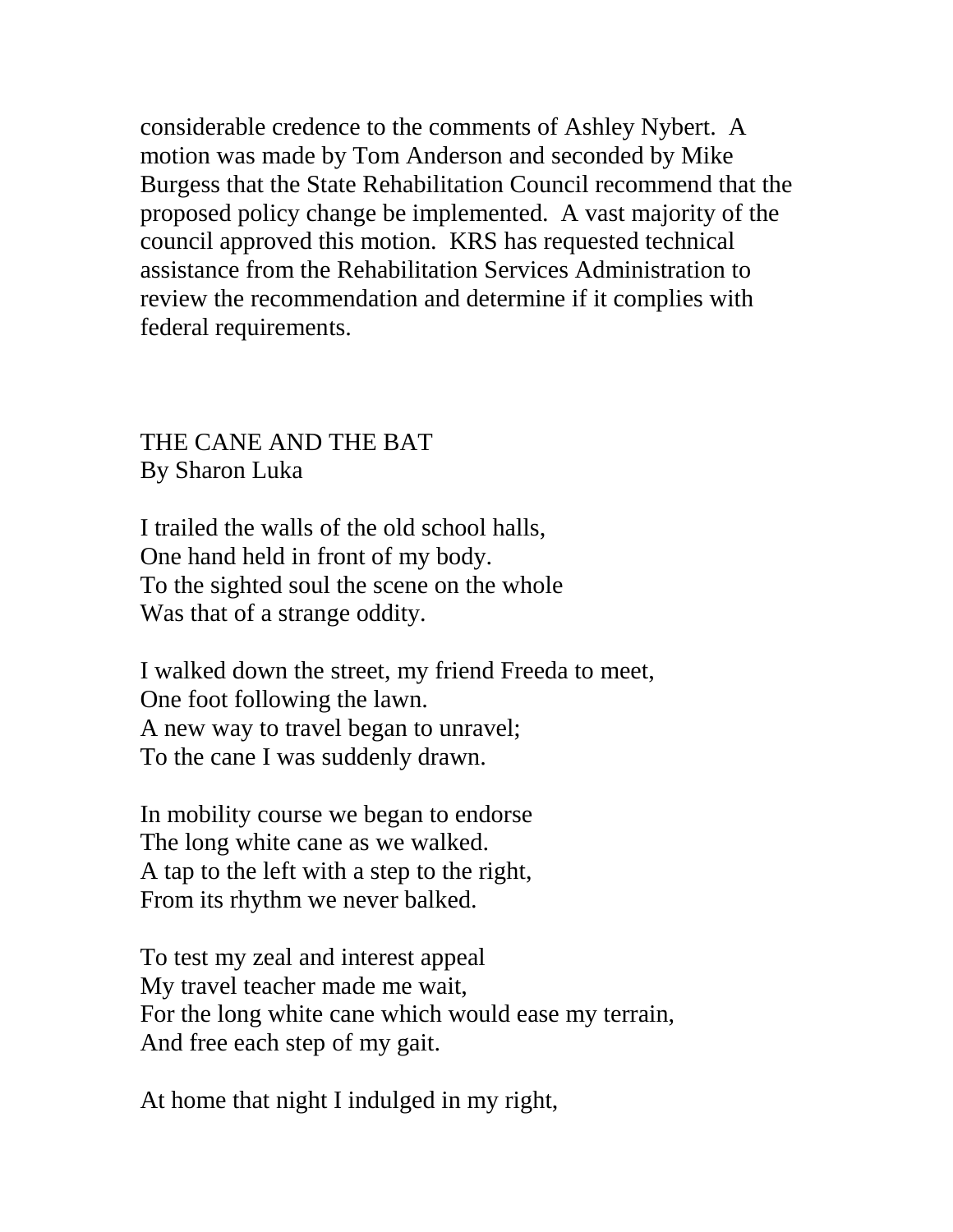And freely walked to Freeda's. For want of a cane I used a baseball bat, and even launched to Aunt Leeda's.

The very next day in mobility course I received my long white cane! Through snow and ice and nature's force, It smoothes the roughest plain.

#### JAYHAWK CHAPTER NEWS By Rob Tabor

In October 2018 the Jayhawk chapter held an historic first trivia tournament fundraiser at a local Irish pub called Conroy's. We raised \$400 which we consider to be a very solid showing for the first endeavor of this kind. At the outset of the contest and during the break we introduced those in attendance to the positive philosophy and work of the Federation. A good time was truly had by all, and we are looking forward to doing it for a second year, most likely during this coming fall.

Our meeting home is still the Lawrence Douglas County Public Library, but we have moved our meeting date and time slot to Mondays at 4:00 pm in order to accommodate the work schedules of 2 of our officers.

I heard from several firsthand sources that our vice president Renee Morgan did very well in representing the Jayhawk chapter at the 2019 Washington Seminar.

This spring we are planning our fifth NCAA men's basketball tournament pool fundraiser. We customarily ask a donation of \$5 to participate and we raise an average of \$150 by recruiting participants from outside the chapter.

Our officers for 2018-19 are president Rob Tabor, vice president Renee Morgan, secretary Tamara Kearney, and treasurer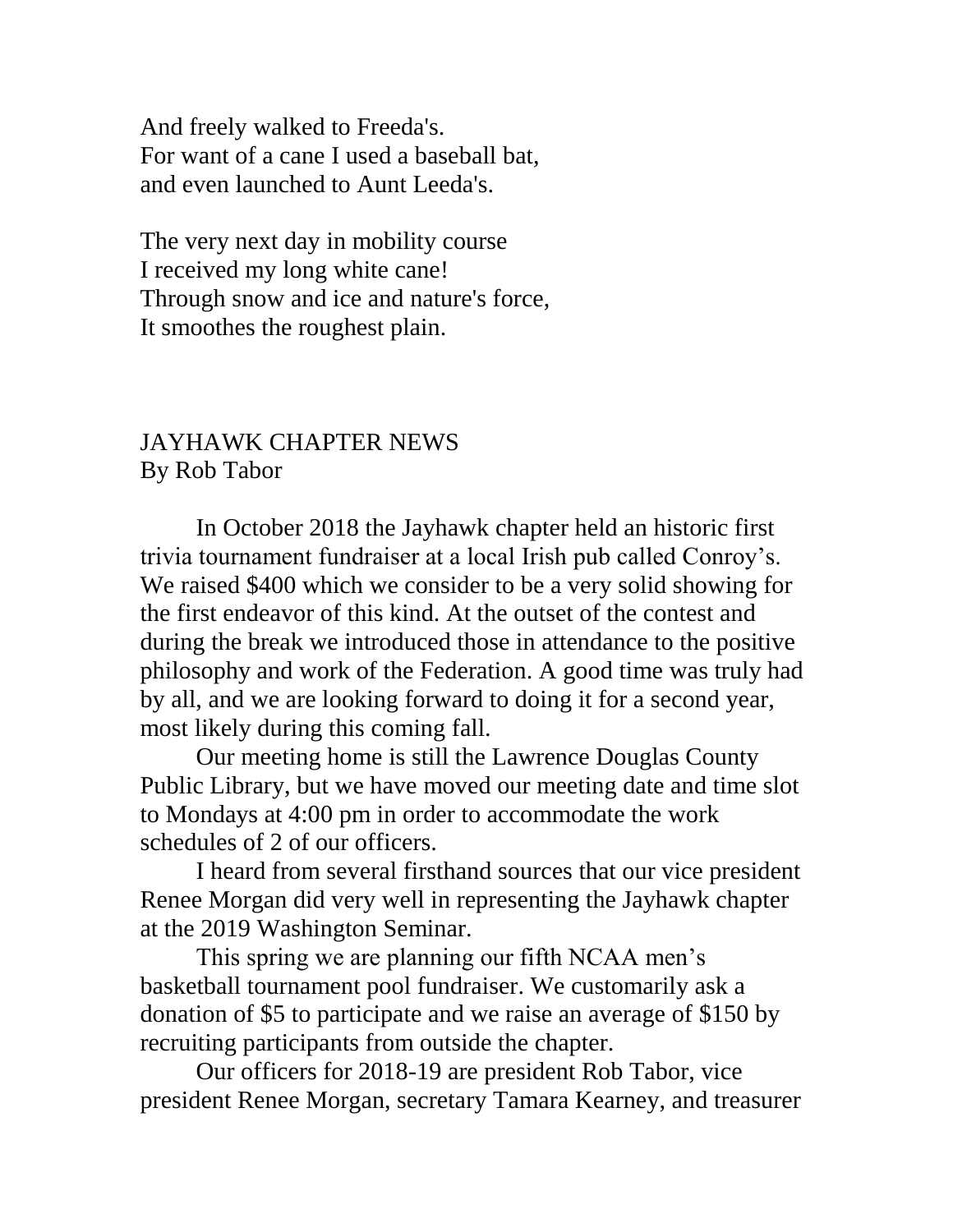Brenda LA Tare. Our next regular meeting will be held on Monday, March 18, 2019 from 4:00pm to 6:00pm at the Lawrence Douglas County Public Library, 707 Vermont Street, Lawrence. Our April meeting will take place at Conroy's Bub at 3115 W. 6th Street, where we will enjoy some social time as well. Inquiries about the Jayhawk chapter may be sent via email to Rob Tabor at rob.tabor@sbcglobal.net, or by call or text to 785-865- 9959.

BELL Advanced Training Seminar By Tom Anderson.

Federation leaders from several states participated in the advanced BELL training from February 8 and 9 at the National Center for The Blind in Baltimore.

Welcoming speeches were given by NFB President Mark Riccobono, Anil Lewis, Executive Director, Blindness Initiatives, Jernigan Institute, and Carla McQuillan, NFB BELL Academy Coordinator.

President Riccobono reviewed the history of the BELL Academy since its founding in 2009 to the present. The program has steadily expanded. He emphasized the need for the program to grow responsibly and not just quickly.

Anil Lewis encouraged participants of this training to submit stories about the accomplishments of students of the various BELL academies to bell@nfb.org. He assured us that names would be redacted. These stories are helpful for funding sources, showing the success of the BELL Academy. He expressed his appreciation for the time, talent, commitment and sacrifice of all who make the BELL academies in each state a success.

Carla McQuillan, NFB BELL Academy Coordinator described how the state of Oregon instituted its BELL Academy training. She also described a fundraiser called Bowling for BELL. In this fundraiser, 25% of funds would go to Seedlings, a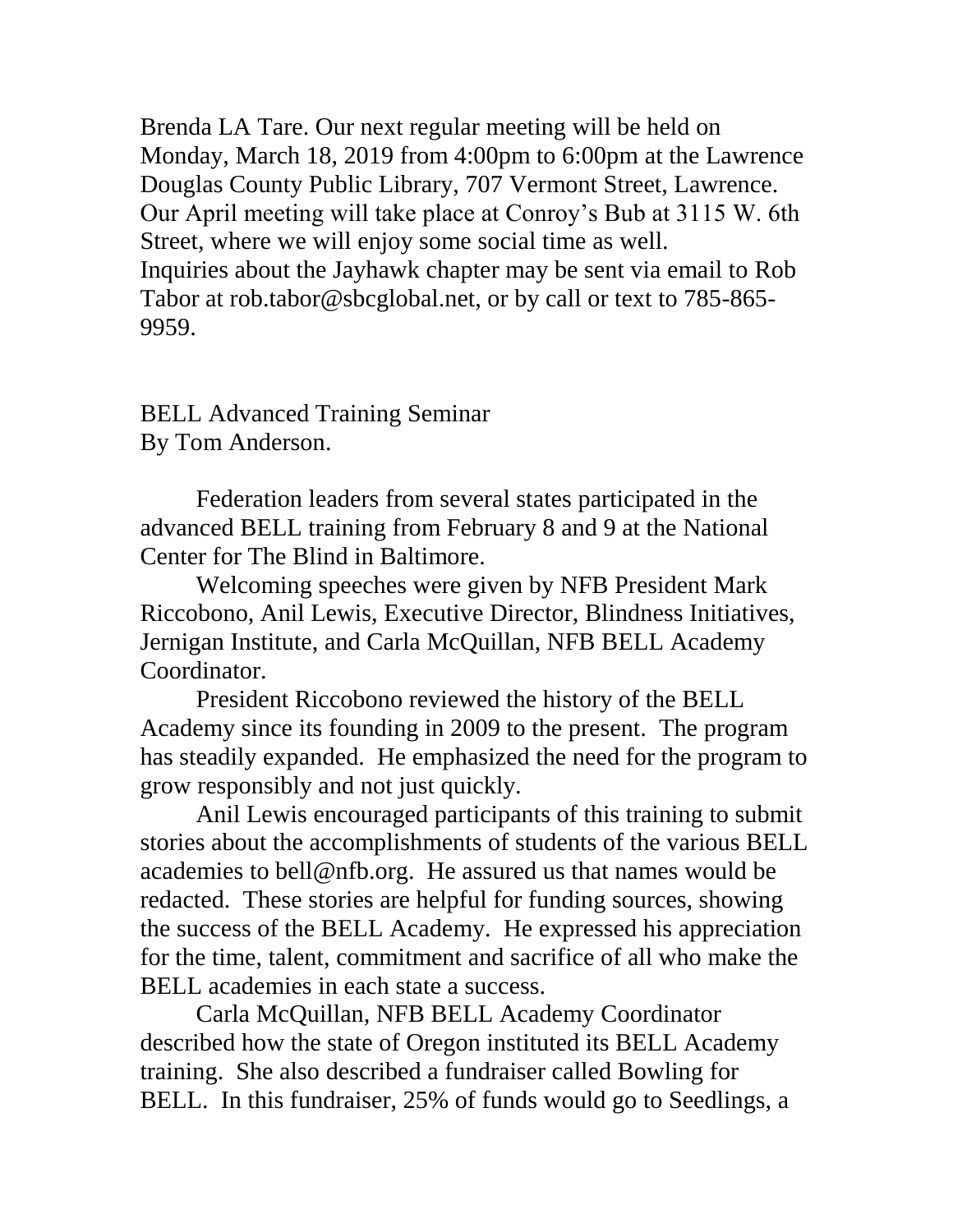producer of Children's books, 25% would go to the local chapter, and 50% would be for the BELL Academy in the state. Numerous facets of BELL training were discussed with Seminar participants. These included but were not limited to: incident reports, background checks, contacts with parents and teachers of the Visually Impaired, and many other documents. Site visits may be conducted by national BELL leadership.

Anna Givens, BELL Coordinator for the District of Columbia described the first day learning shade training. In this training, the birth of Louis Braille is celebrated.

Melissa Riccobono, BELL Coordinator for Maryland spoke about, and led a discussion about the final day activities for the BELL academies. Patricia Maurer spoke about the BELL Academy and BELL X training for older students.

The afternoon session began with a panel discussion regarding travel training for BELL Academy students. Stephanie Martin from Louisiana Tech, and Maurice Peret emphasized the fact that one does not need to be certified in travel training to teach travel. This discussion was followed by two breakout sessions: one conducted by Al Manneki, CEO E.A.S.Y. Seminar participants learned about the use of an In Tact Sketchpad, drawing an airplane and a sand castle. Each student will be given a sketchpad as a take away for their training in the BELL Academy. The other session addressing the need for parent education was conducted by Carla McQuillan, NFB BELL Academy Coordinator. Parents need to know the importance of reading and writing Braille for their children.

The Saturday morning session opened with a discussion regarding field trips. Wendy Bybee, BELL Academy Coordinator and others shared their experiences taking students to Wells Fargo banks, where students learned about many facets of a bank's operation. They learned about sorting money, touring a vault, and using ATMs. MS. Bybee is the BELL Academy Coordinator from Utah.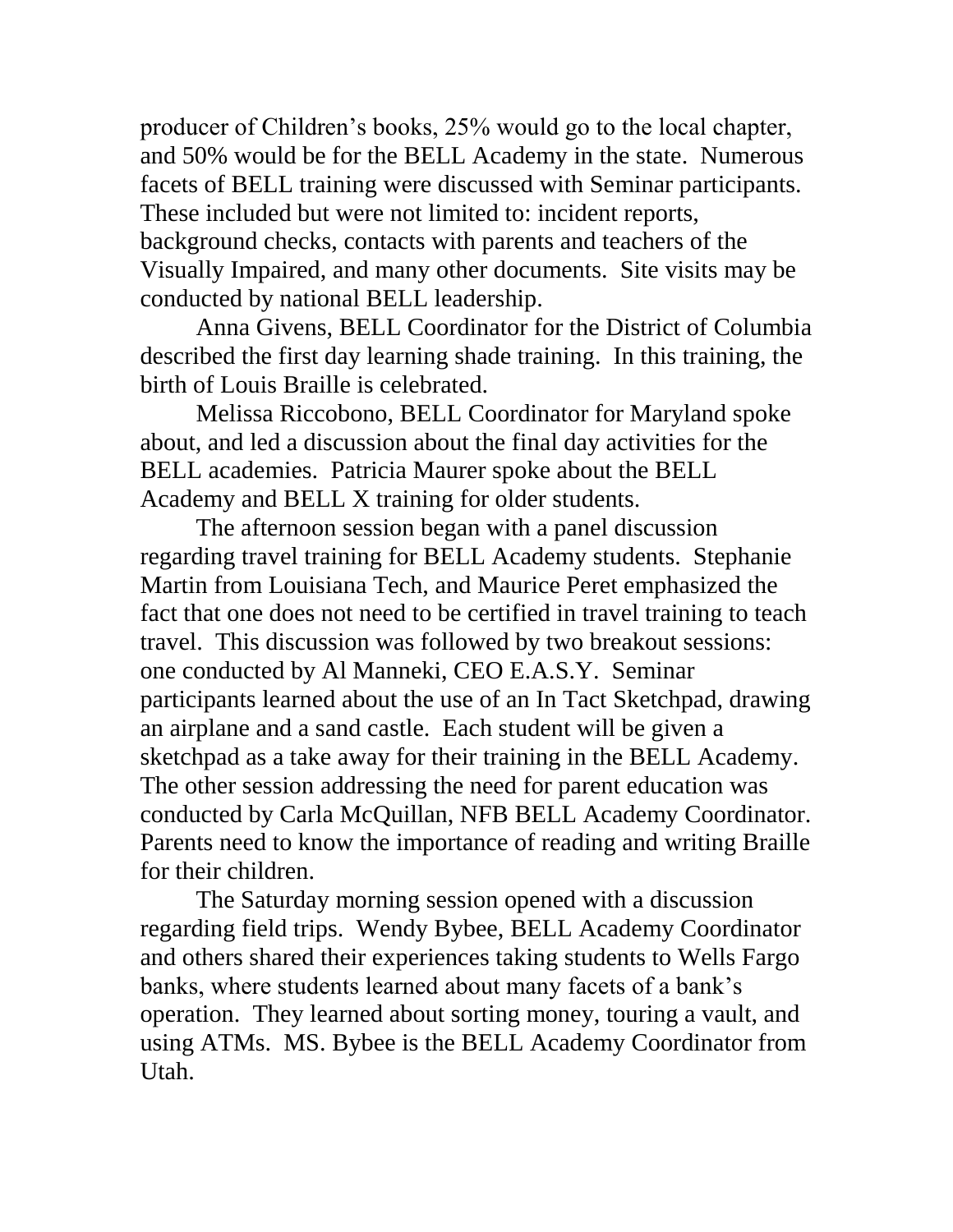Our next discussion was about the role of volunteers. The best volunteers are those who understand the capabilities of blind people, and have high expectations for the students in the BELL Academy.

Craig Cooper, a teacher with the Oregon BELL Academy discussed the residential BELL program at Oregon State University. Residential programs are more challenging since Academy staff are with the students 24 hours each day. Residential programs can have a positive benefit for the students due to the increased intensity of the training. Next, Mr. Cooper turned his attention to unpacking the One Minute message. Unpacking means, in this instance, making certain terms in this message clearly understandable for children participating in the Academy. The one-minute message is as follows: The National Federation of The Blind knows that blindness is not the characteristic that defines you or your future. Every day we raise the expectations of blind people, because low expectations create obstacles between blind people and our dreams. You can live the life you want; blindness is not what holds you back.

The final morning session addressed what should be done with returning BELL Academy students. A review should be conducted to determine whether the student has retained what she has learned the previous year, see if the student has learned additional blindness skills during the year and press forward with additional training.

The afternoon began with meetings for state coordinators and teachers. We then discussed activities for students on rainy days. Many of these ideas can be found in the BELL curriculum. Finally, we discussed miscellaneous matters and topics for future BELL Academy seminars.

I always find the Advanced BELL Academy training to be quite instructive each year and I learn much from my colleagues participating in these seminars.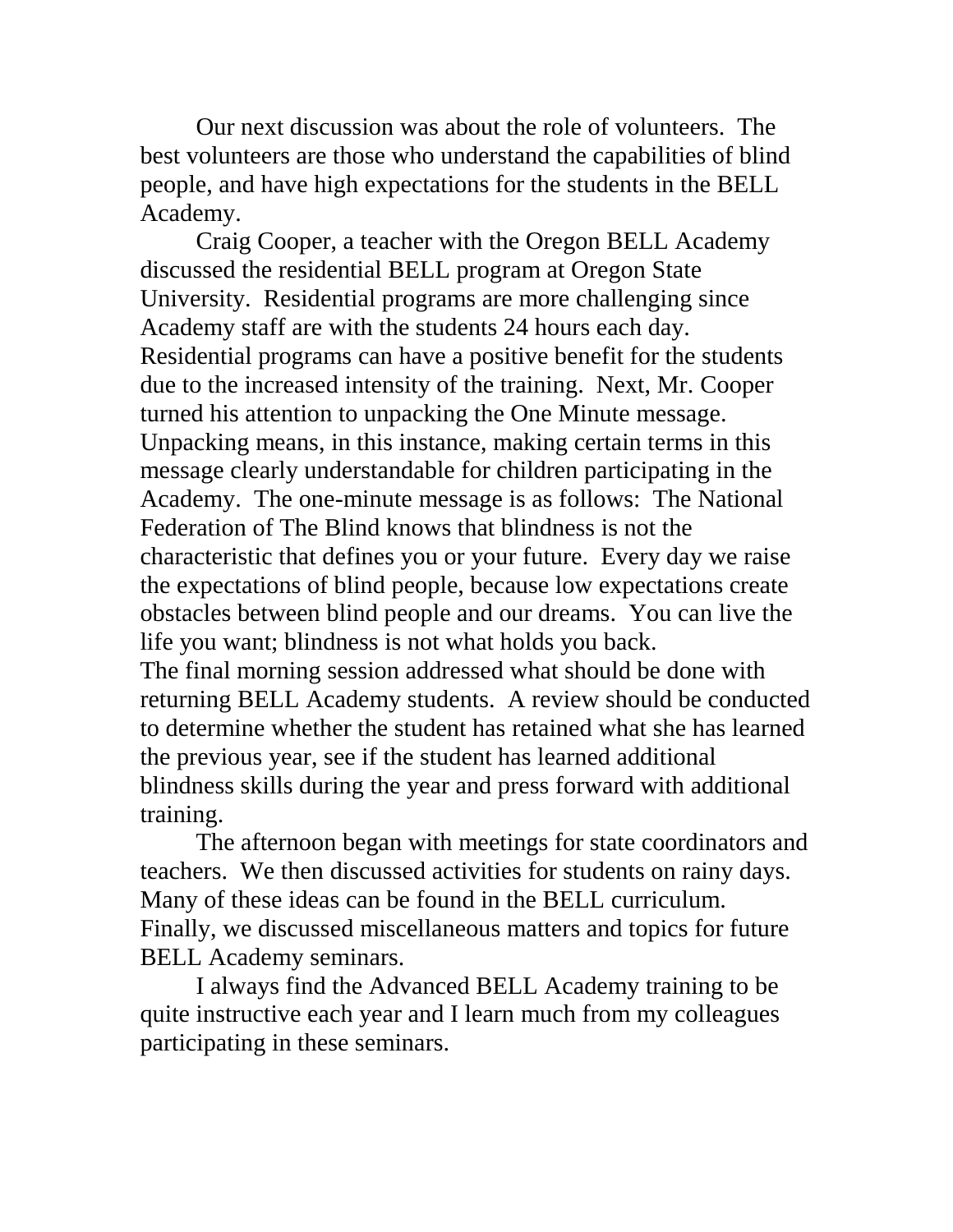You and Your Cane By Donna Wood

The relationship between you and Your cane is a very personal one. You love it at times and you hate it at times. The connection with your cane can and should become one of the closest relationships in your life. Your cane becomes a part of you. Think of it as an extension of you. Treat it as you would your leg or your arm. You would not take your right leg off and leave it somewhere and not remember. You would not take off your left arm and hand it to someone to put away for you. Don't do this with your cane either.

You need to know where your cane is at all times. If someone else stows it for you what happens when that person leaves and you need to take an important call but you can't answer while in the room. Worst case scenario, you have given your cane to someone else, they put it up and there is an emergency, you must get out of the room you are in, people panic and leave you, without telling you where your cane is. You are stuck and at someone else's mercy. If you keep track of your own cane then you are in charge of what happens to you.

When your cane is in your hand it is a part of you. It is inappropriate for someone else to grab or take hold of your cane, without your permission. Your cane should be so much a part of you that if someone else handles your cane they should be prepared to offer you marriage. Your relationship with your cane is that personal. Do not relinquish your cane to anyone unless compelled by law.

Your cane and you need to be respectful of those around you though. When stowing your cane make sure it is not in a walk way, where it can trip someone. On an airplane stow it along the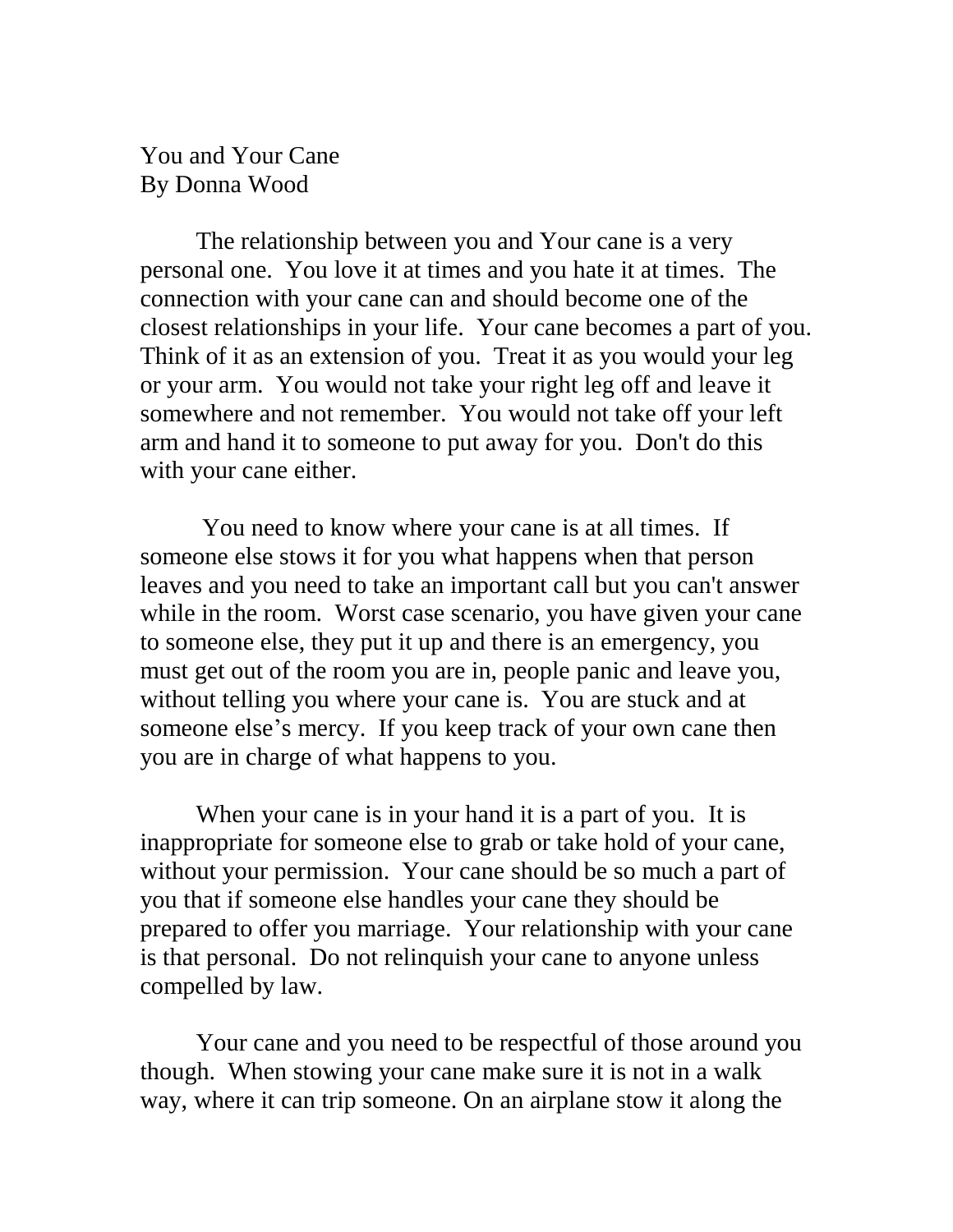fuselage, if it is a straight cane. If it folds or collapses place it in your carry-on or in the compartment over your head. In a car slide it between the front seat and the door. On a bus or train, you may not be able to place it along the wall of the transport, so then you lean it against your shoulder, making sure the tip does not extend past your toes.

Most of all you and your cane should go on lots of adventures. Together you and your cane can "Live the Life You Want".

North-Central Chapter Update By Rosa Bonnecarrere

The North-Central Chapter of the NFB of Kansas got its start out of the At Large chapter. On August 24th, 2018 we held our first chapter meeting. Since the North-Central chapter was constituted on our first chapter meeting, we have met and discussed NFB philosophy and held elections for officers for 2019. Those officers are Rosa Bonnecarrere, President: Anna Hindman, Vice President: Margaret Finger, Treasurer: and Sharon Luka, Secretary.

In our chapter meetings we have covered such topics as skill enrichment for cane use, technology and success in the community. In future our plans are to continue skills enrichment and focus on getting the word out about our meetings and growing the membership.

In October the chapter members participated in the White Cane Safety Day Walk. The first of December Margaret Finger passed out literature at the Shey Productions children's magic show at the Salina Central Mall. Then on December 15th our members gathered at Korky's Diner for our Christmas party. The party was a success and the staff stated that they enjoyed the members company.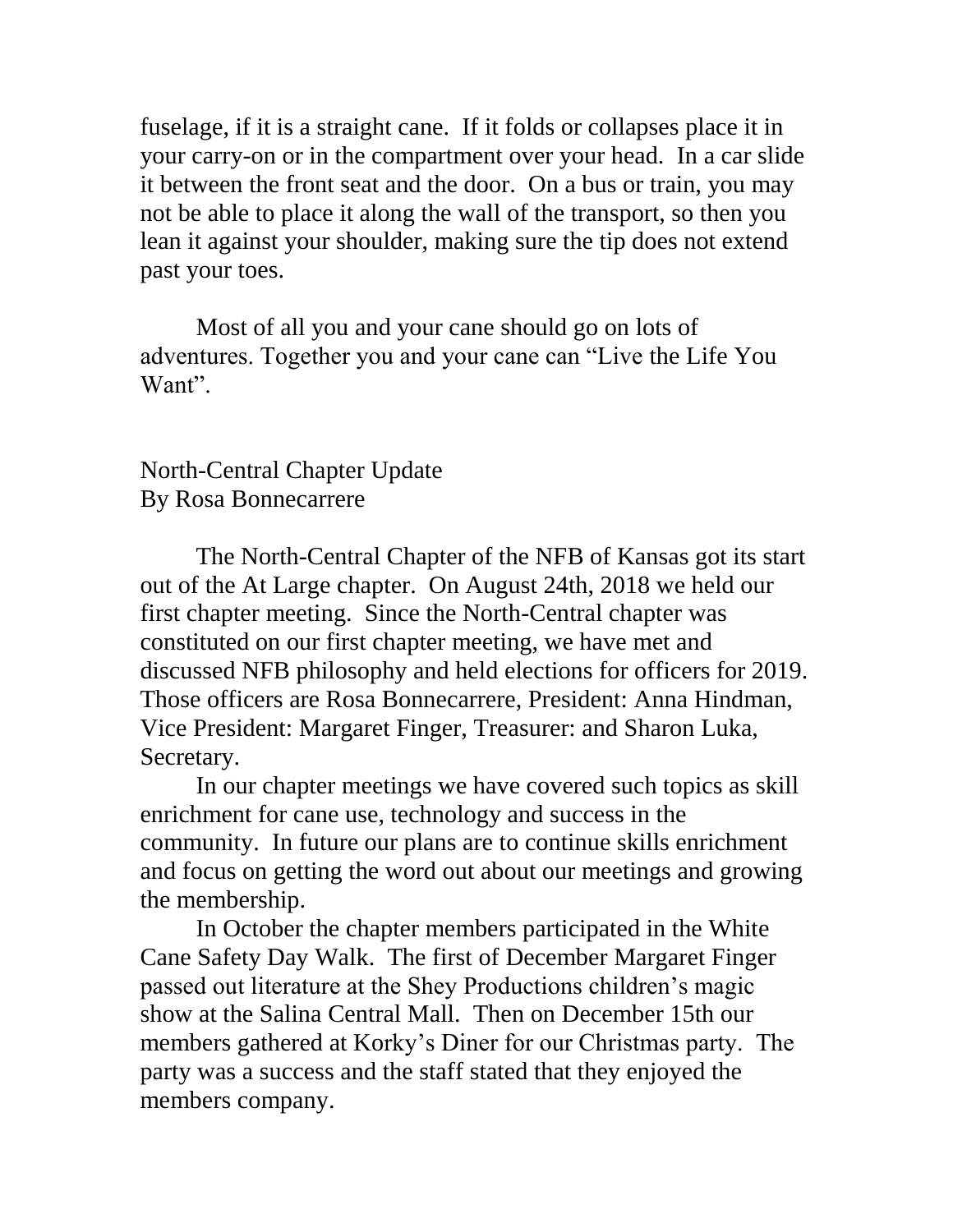In January of 2019 Rosa and Brian Bonnecarrere represented the North-Central chapter at the Washington Seminar. Unfortunately, do to inclement weather flights were canceled and rescheduled for an earlier departure. Therefore, they were only able to meet with one congressional representative, Roger Marshall. It was such a positive and learning experience that Rosa is looking forward to going again in the future. The North-Central membership continues to grow at this time we have ten members. We meet at The McKensey Center at 308 W. Elm in Salina Kansas. The meetings are held the third Saturday of the month at 1:00 PM. If you are in our area please feel free to come and join us. For further details or questions about the meeting please call chapter President Rosa Bonnecarrere at Home 785-404-6759 or cell 785-502-0363.

The Washington Seminar Experience By Ashley Neybert

There is truly nothing like the Washington Seminar experience. The Great Gathering In has a miniature National Convention type of feel where you get to see your friends and hear an update on the current happenings at our National Headquarters in Baltimore, but it is so much more than that. It is the chance to make a difference not just for yourself, but the blind of the nation and in some cases even in the world. For example, I went to the Washington Seminar that helped promote the Marrakesh Treaty which helps to share accessible books across borders. The Marrakesh Treaty is now active and it is a wonderful feeling to know that every time I pick up a book from another country that I had a part in bringing it here. It is nice to know that in that way I helped contribute to making the world a better place for blind people. When you go to Washington Seminar, you never know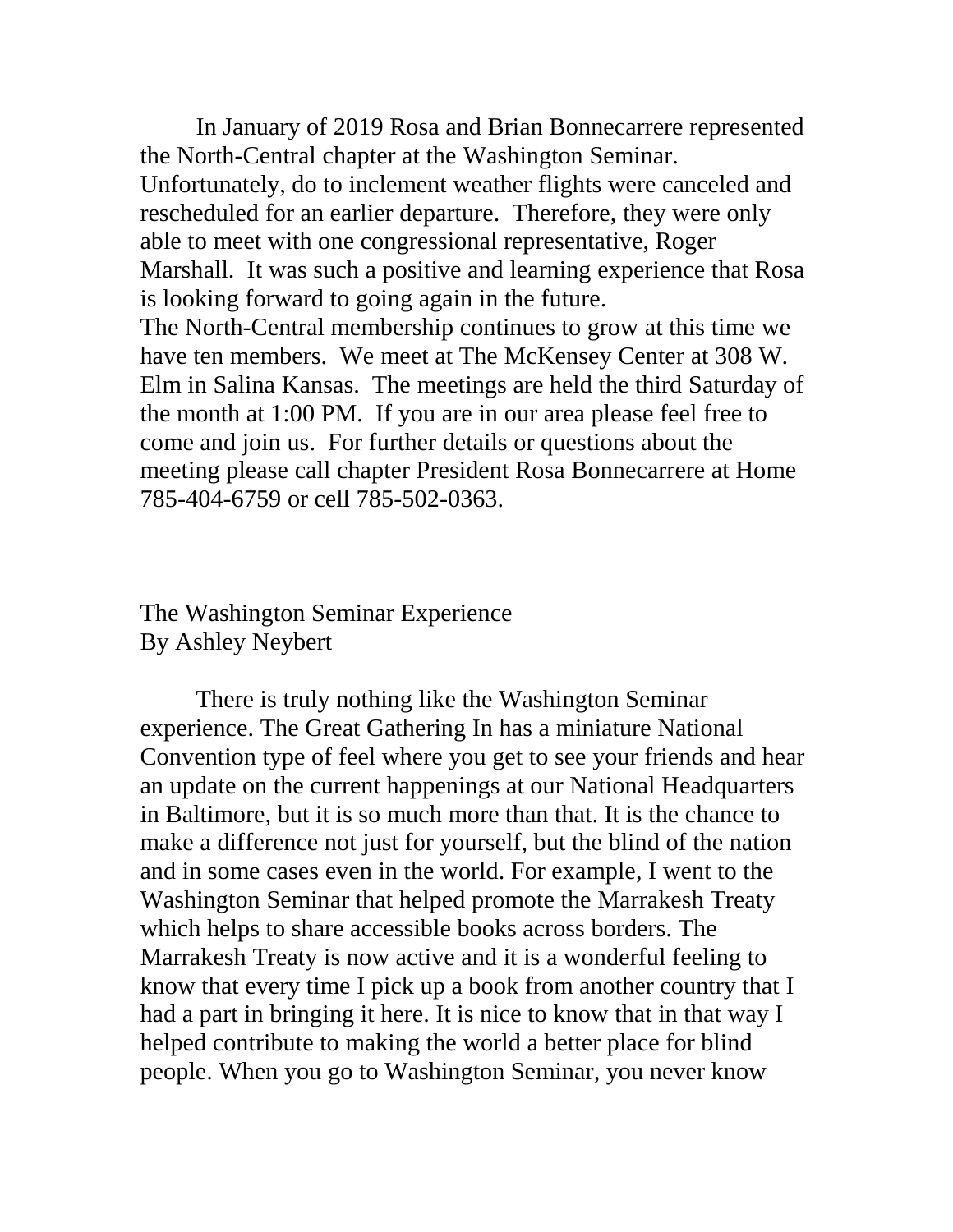whether or not your story is what will change the mind of a Congressperson towards accepting one of our proposed bills.

This Washington Seminar was especially cool for me as I got to be one of the team leaders. As the team leader it was my responsibility to make sure everyone got a turn to speak, knew their issues, make sure everyone made it to the meeting on time, and that if people got shy and didn't want to talk then I was to pick up to keep the conversation going. This was a first-time experience for me and honestly, I wasn't so sure of myself at the beginning. It is a truly empowering feeling when you are told by your state affiliate president that they believe you can handle it even when you are not sure yourself. That in mind, I decided to take a leap of faith and go for it and I am so glad that I did!

It is important to remember that even though you might not be able to tell if your representatives or senators agree with you or not and often times you might only meet with a staff person, but you never know what difference you might make with their experience regarding blind people in general. Even if they decide not to support these particular bills you should always know it was worth it because it expands their exposure to blind constituents and you will have an altogether good time!

It is also important to remember that the Washington Seminar experience doesn't just end with Washington Seminar. You should be in constant contact with your congresspeople throughout the year and you might even get a special encounter when flying back. On this particular trip on the way back from Washington Seminar I was seated next to Representative Cloud of Texas on my connecting flight to Houston where we got to talk a bit more about his questions on some of the bills and learn about his family as they're people too. The most important thing to remember is that no matter what you believe or your political affiliation, this is a chance to find unexpected alliances and realize that despite different viewpoints we're all trying to make the world into a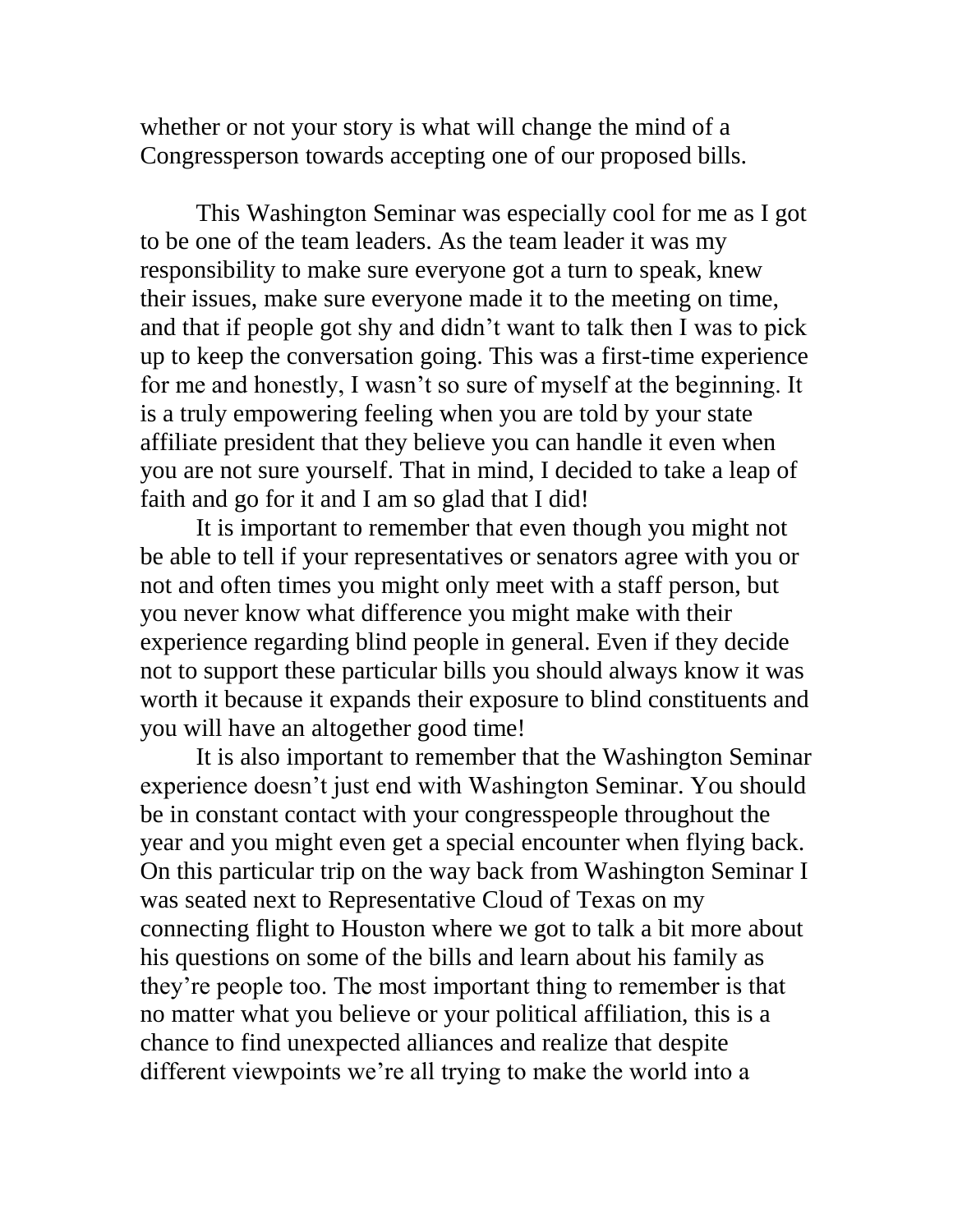better place. Below you will find copies of the fact sheets that we presented to our Congressional Representatives.

## Access Technology Affordability Act THE COST OF CRITICALLY NEEDED ACCESS TECHNOLOGY IS OUT OF REACH FOR MOST BLIND AMERICANS

The high cost of access technology creates a difficult economic reality. Most access technology ranges from \$1,000 to \$6,000. For example, a leading screen reader is \$900, a popular Braille note taker is \$5,495, one model of a refreshable Braille display is \$2,795, and a moderately priced Braille embosser is \$3,695. According to the United States Census Bureau 71 percent of blind Americans are either unemployed or underemployed. Consequently, most blind Americans do not have sufficient financial resources needed to purchase these items. These financial barriers can ultimately lead to a loss of employment, insufficient education, or even isolation from community activities.

Medical insurance will not cover the cost of access technology. Current definitions of "medical care," "medical necessity," and "durable medical equipment" within common insurance policies do not include access technology. These definitions were adopted in the 1960s "when medical care was viewed primarily as curative and palliative, with little or no consideration given to increasing an individual's functional status." Many states' Medicaid programs and individual health insurance plans have adopted similar definitions and likewise will not cover the cost of access technology.

Access technology enables blind Americans to participate in today's workforce. Blindness is well-defined and measurable, but affects each person differently and at different ages. Since individuals' needs differ, manufacturers have designed various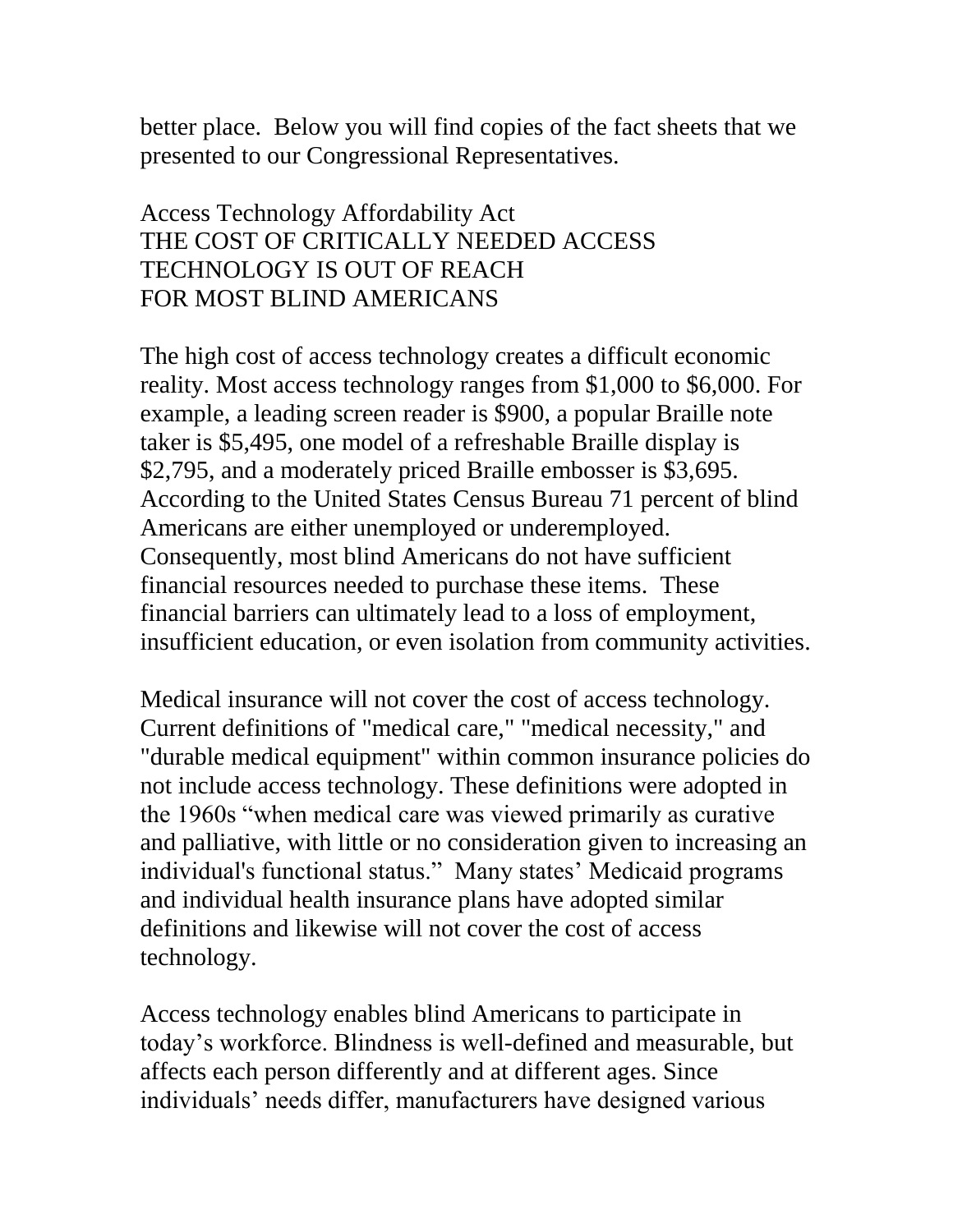tools that enable each blind American to perform tasks that they were once unable to accomplish themselves due to their blindness. Braille note takers are frequently used in schools, screen reading software allows workers to check their email at home, and screen magnification software can help seniors losing vision learn about community activities. Access technology equips blind Americans to seek employment and stay employed. For the 71percent of blind Americans who are either unemployed or underemployed, it is a vehicle that facilitates the job seeking process. Despite this critical need however, public and private entities struggle to meet consumer demand. This leads to untimely delays in the delivery of necessary technology and ultimately harms the blind consumer.

Access Technology Affordability Act:

Makes access technology more affordable so that blind Americans can procure these items for themselves. It establishes a refundable tax credit for blind Americans in the amount of \$2,000 to be used over a three-year period to offset the cost of access technology. The credit created by ATAA will sunset after five years, and will be indexed for inflation.

Provides flexibility for individuals to obtain access technology based upon their specific needs. Accessibility requires an individualized assessment of one's own skills and needs. Therefore, blind Americans should be given the opportunity to procure access technology on their own to ensure that they are receiving the tools that are most useful for them.

Historically, Congress has implemented tax incentives (e.g., Disabled Access Credit) for business owners required to make accommodations, including access technology, for employees and patrons with disabilities. Even though Congress created these tax incentives to increase accessibility in the community, these incentives are underutilized. Meanwhile, blind Americans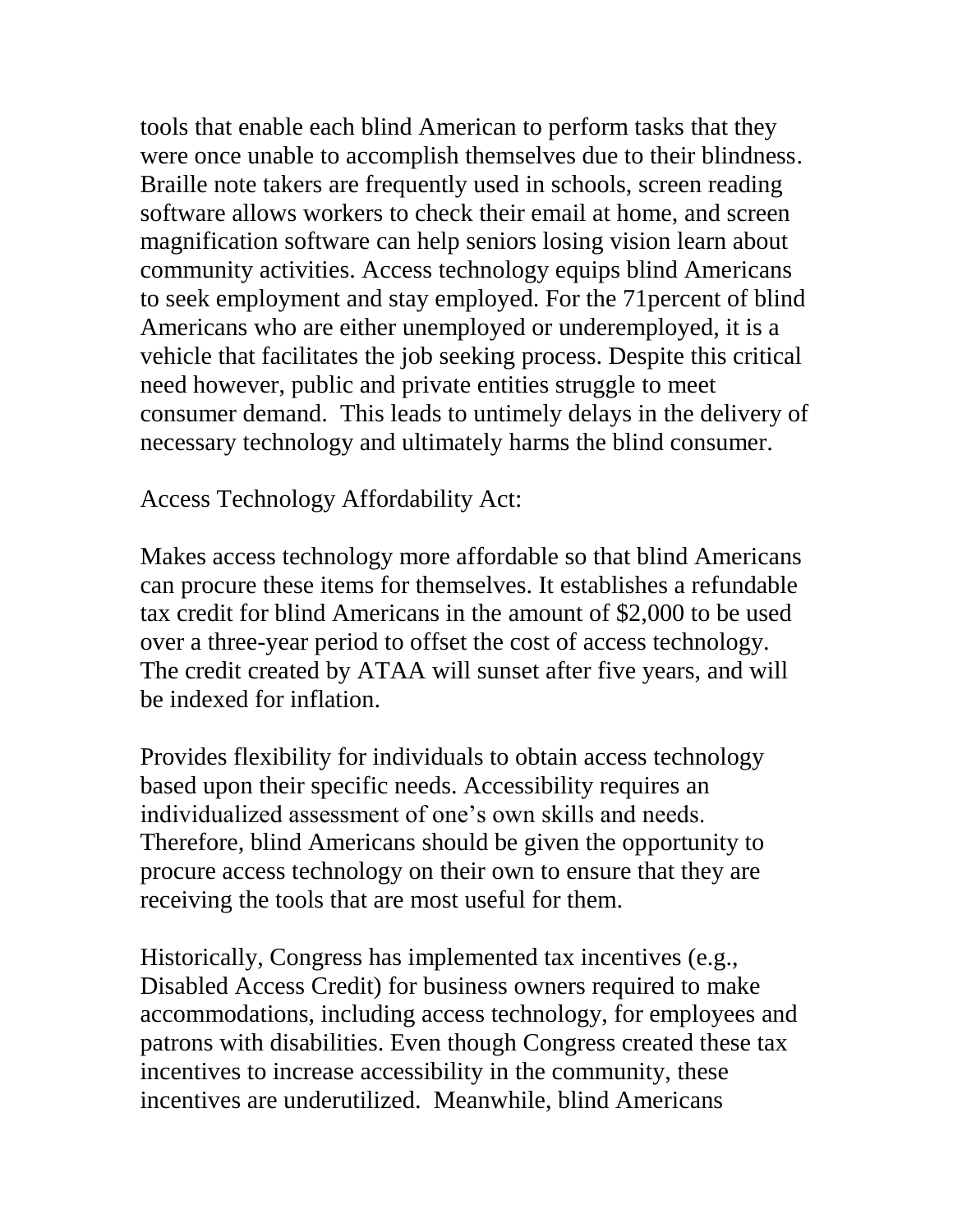primarily depend on public and private entities to procure access technology for them.

### IMPROVE AFFORDABILITY OF CRITICALLY NEEDED ACCESS TECHNOLOGY NECESSARY FOR EMPLOYMENT AND INDEPENDENT LIVING.

For more information, contact: Kimie Eacobacci, Government Affairs Specialist, National Federation of the Blind Phone: 410-659-9314, extension 2441 Email: keacobacci@nfb.org

For more information visit www.nfb.org

### Disability Employment Act AN OUTDATED APPROACH TO EMPLOYMENT FAILS TO ADEQUATELY EQUIP WORKERS WITH DISABILITIES FOR THE CHALLENGES OF THE TWENTY-FIRST CENTURY.

The Javits-Wagner-O'Day Act (JWOD) is a well-intentioned but obsolete law intended to provide employment for people with disabilities through specialized government contracts. Enacted in 1938, the Wagner-O'Day Act required that government agencies prioritize the procurement of products produced by blind people. In 1971 the program was expanded to become the Javits-Wagner-O'Day Act, and to include nonprofit agencies employing persons who are blind or have other severe disabilities. , While the originally intended goals of the program are noble, the current structure falls short of those ideals by failing to equip workers with the necessary skillsets to compete in the twenty-first century workforce.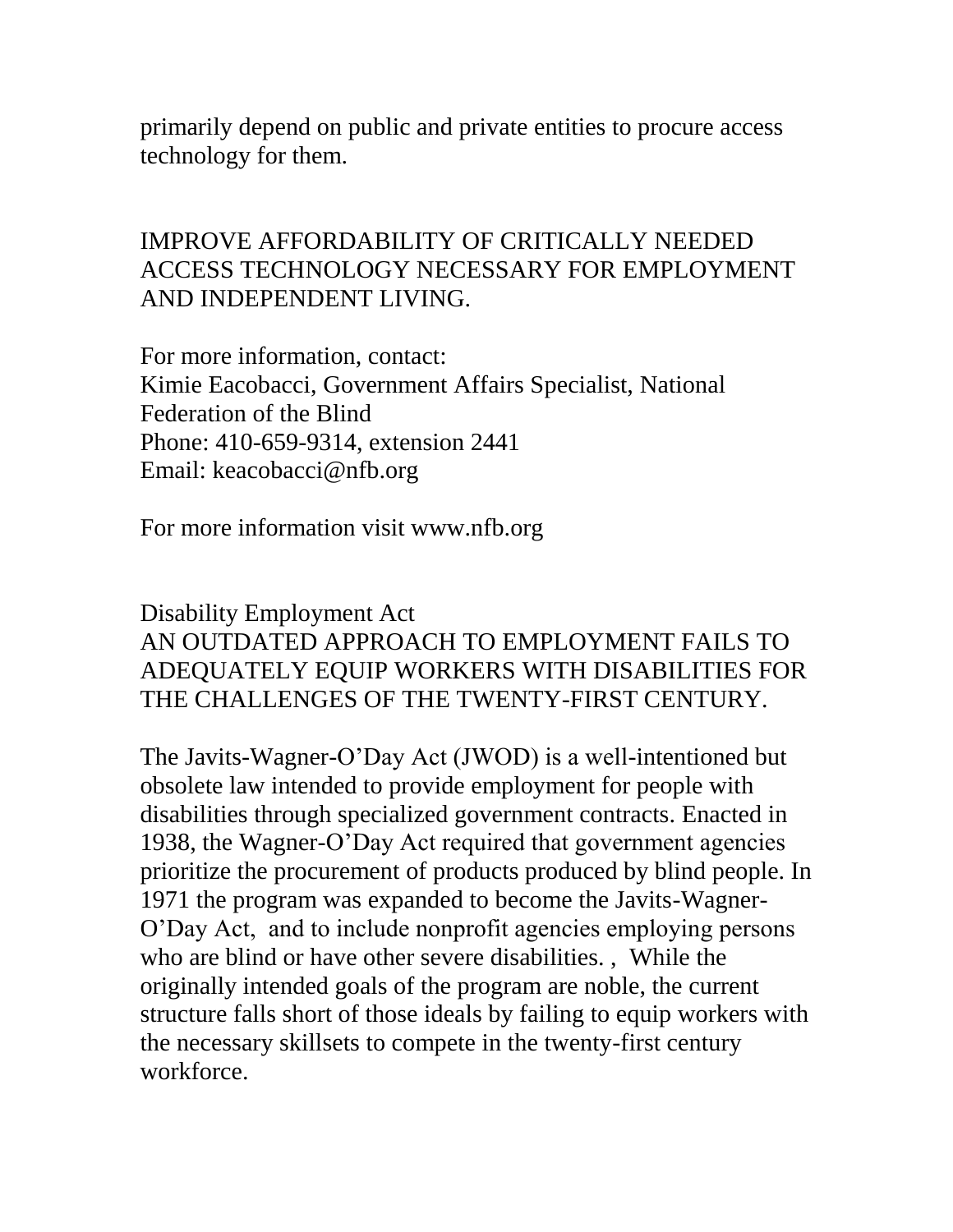The work experience provided by the AbilityOne Program does not utilize or teach the skills required for today's fast-paced digital work environment. Many workers with disabilities employed under the AbilityOne Program are assigned menial, repetitive tasks, which do nothing to equip them with the skills needed to succeed and advance in a modern workplace. As a result, many of these individuals find themselves trapped in these jobs for years, if not decades, with no real hope to advance or find new employment opportunities elsewhere.

The AbilityOne Program thrives on specialized contracts while at the same time paying employees with disabilities subminimum wages. Section 14(c) of the Fair Labor Standards Act, passed in 1938, authorizes the Secretary of Labor to issue Special Wage Certificates to certain entities, permitting them to pay workers with disabilities subminimum wages. The vast majority of 14(c) certificate-holding entities are nonprofit "sheltered workshops" (segregated work environments) that pay over 300,000 workers with disabilities, some as little as pennies per hour. Additionally, the failure of the AbilityOne Commission to adequately manage its own financial resources and display an appropriate level of transparency has eroded public confidence in the program.

AbilityOne sheltered workshops create a segregated work environment that is antithetical to competitive integrated employment. The current structure requires that the majority of the work performed on AbilityOne contracts is carried out by employees with disabilities at specialized nonprofits. These specialized nonprofits create an artificially inclusive work environment. Additionally, the current structure incentivizes excluding workers with disabilities from advancement to administrative, managerial, or supervisory positions. This results in people with disabilities stagnating in the same job for years or decades without creating opportunities for advancement to employers outside the program. This model also fails by not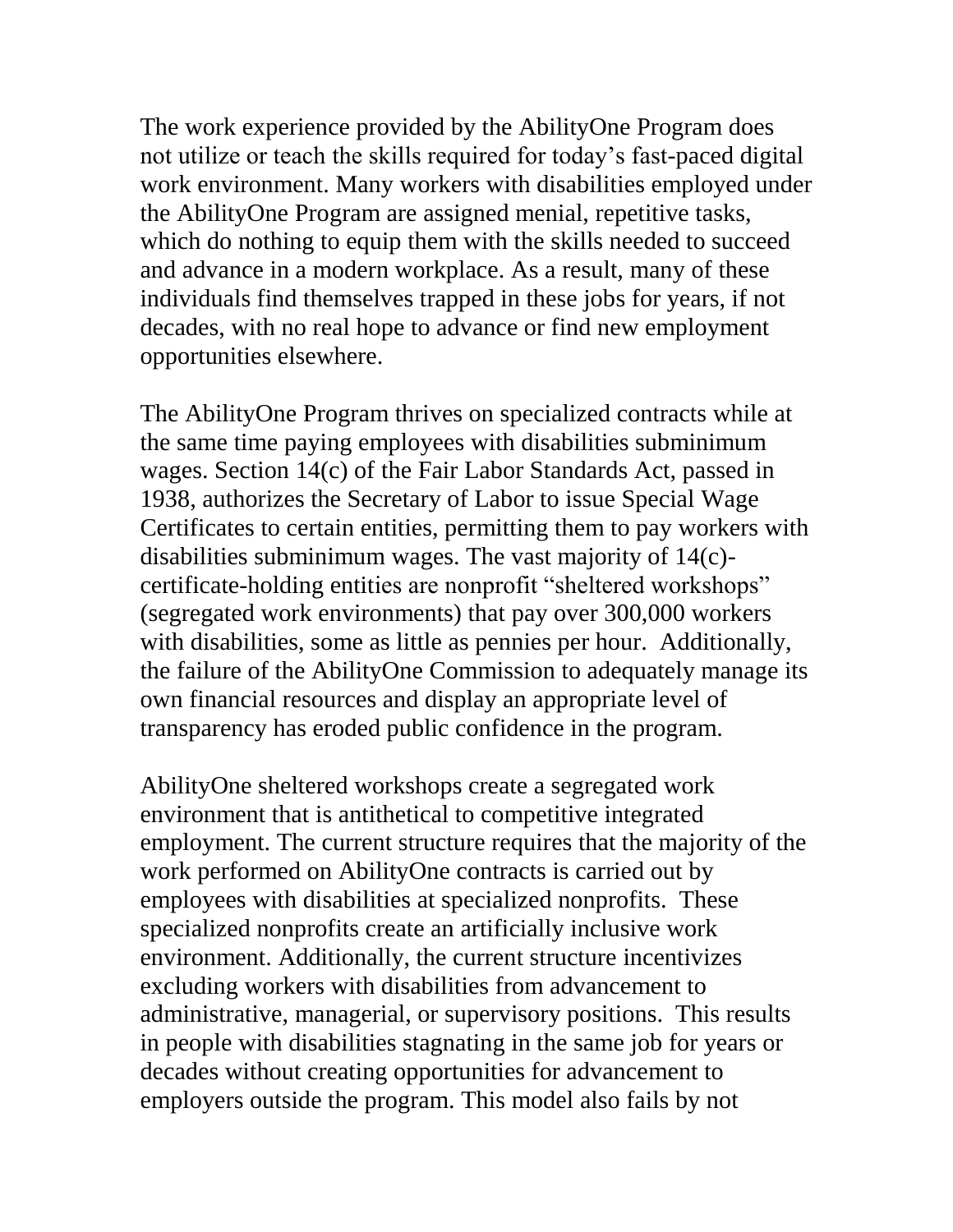sharing best practices to employers outside the program in order to broaden its impact.

Disability Employment Act:

Will expand bidding opportunities within the program. The Disability Employment Act will allow for-profit as well as nonprofit entities to bid on contracts through a newly created commission.

Will ensure that workers earn at least the prevailing wage. The bill will prohibit the use of 14(c) certificates and will require employers to pay workers with disabilities at least the minimum wage, or if greater, the prevailing wage.

Will equip employers with the necessary tools and supports to integrate workers with disabilities. The bill establishes an Employment Integration Trust Fund to assist employers to meet reasonable accommodation requirements under Title I of the Americans with Disabilities Act. Employers will have access to financial assistance to ensure that the technology they use is accessible; to train design, development, and manufacturing teams on best practices; and to provide the necessary supports required by individuals with other severe disabilities. This will improve disability employment practices across all sectors of employment.

Will better integrate with the Randolph-Sheppard Program. The bill will honor the Randolph-Sheppard Priority for all military dining contracts, including cafeterias.

Will eliminate the conflicts of interest and lack of accountability in the current program. The bill will change the composition of the commission, restructure the way the contracts are awarded, and create a trust fund to support the organic integration of workers with disabilities into the mainstream workforce.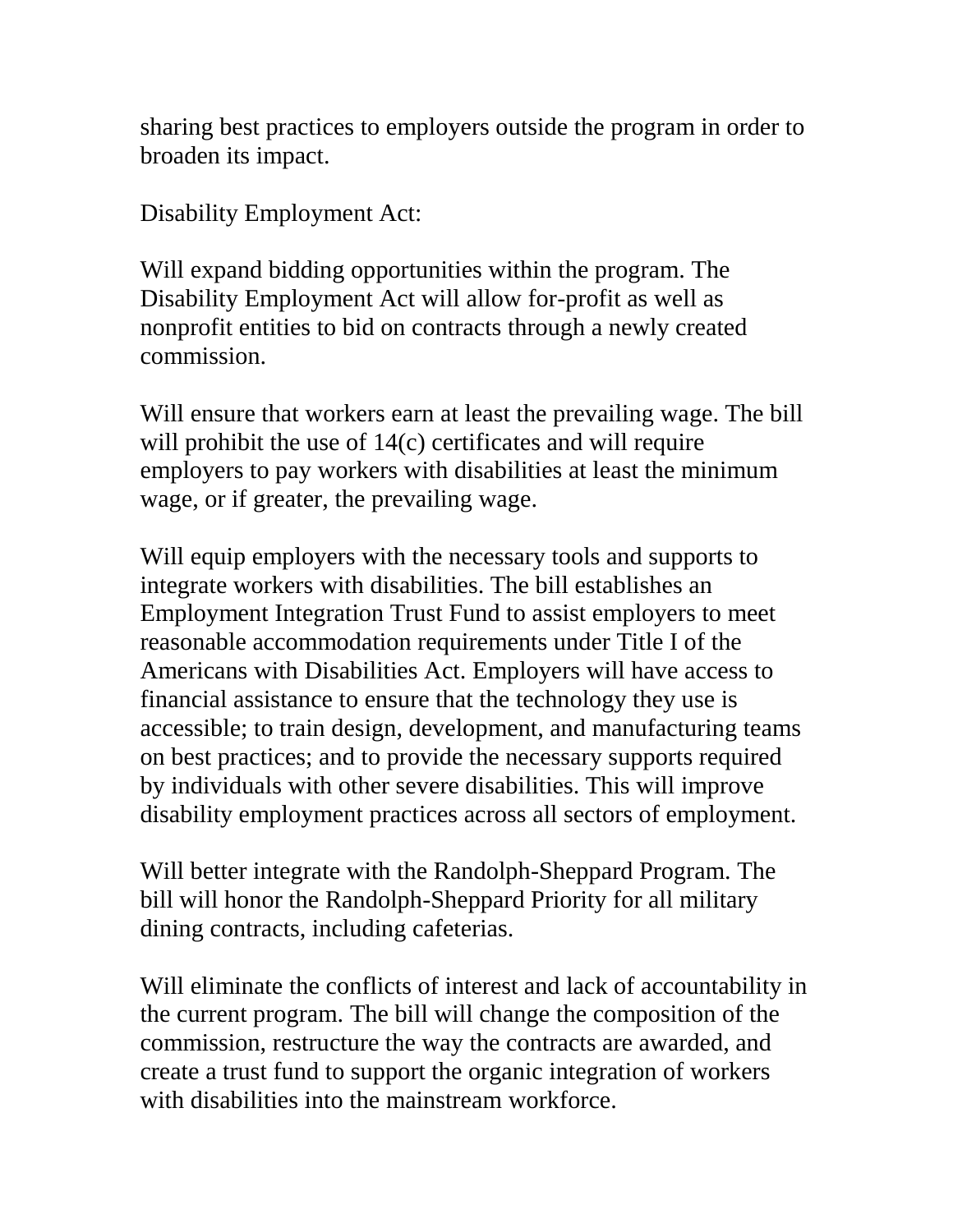### INCREASE AND ENHANCE EMPLOYMENT OPPORTUNITIES FOR PEOPLE WITH DISABILITIES.

Sponsor the Disability Employment Act.

For more information, contact: Gabe Cazares, Manager of Government Affairs, National Federation of the Blind Phone: 410-659-9314, extension 2206 Email: gcazares@nfb.org

For more information visit www.nfb.org

Greater Accessibility and Independence through Nonvisual Access Technology (GAIN) Act

## ADVANCED DIGITAL INTERFACES CREATE BARRIERSTHAT PREVENT BLIND INDIVIDUALS FROM INDEPENDENTLY OPERATING ESSENTIAL DEVICES THAT ENHANCE QUALITY OF LIFE.

Home use medical devices, home appliances, and fitness equipment are becoming less and less accessible for blind Americans. The rapid proliferation of advanced technology is undeniable. Most new stoves, glucose monitors, and treadmills now require that consumers interact with a digital display, flat panels, and other user interfaces. This new technology is inaccessible to blind individuals and creates a modern-day barrier. Inaccessibility is not a mere inconvenience; it can threaten the safety, health, and independence of blind Americans. Advancements in technology have the potential to transform how people live in a society but are designed for those with no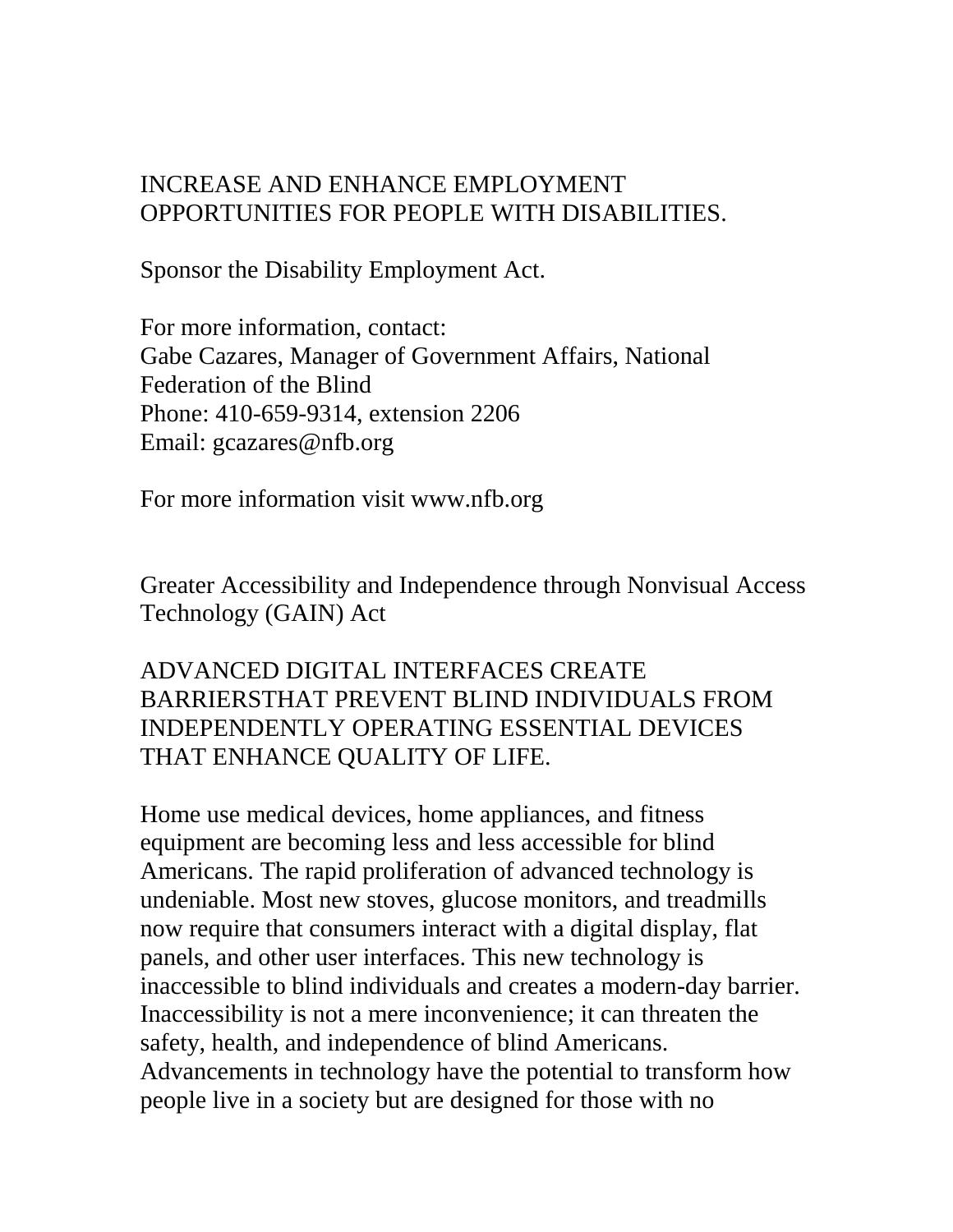functional limitations. This flaw in product design limits options for blind Americans who need nonvisual access to important devices that are available to people without disabilities.

Nonvisual access is achievable, as demonstrated by a number of mainstream products. Apple has incorporated VoiceOver (a textto-speech function) into its touch-screen products, making the iPhone, iPod, and iPad fully accessible to blind people right out of the box. Virtually all ATMs manufactured in the United States are accessible, and every polling place provides a nonvisual accessible voting machine. Frequently, a simple audio output or vibrotactile feature can make a product fully accessible at minimal cost.

Current disability laws are not able to keep up with advancements in technology. Although the Americans with Disabilities Act and other laws require physical accessibility for people with disabilities (e.g., wheelchair ramps, Braille in public buildings), no laws protect blind consumers' right to access technology such as home use medical devices, home appliances, or fitness equipment. The National Council on Disability concluded that accessibility standards lag behind the rapid pace of technology, which can interfere with technology access. This trend of inaccessibility will continue if accessibility solutions are ignored. Only a fraction of manufacturers have incorporated nonvisual access standards into their product design while others continue to resist these solutions.

Greater Accessibility and Independence through Nonvisual Access Technology Act:

Calls on the Access Board to conduct a nonvisual access standard review. The Access Board (an independent federal agency and leading source of information on accessible design) will review the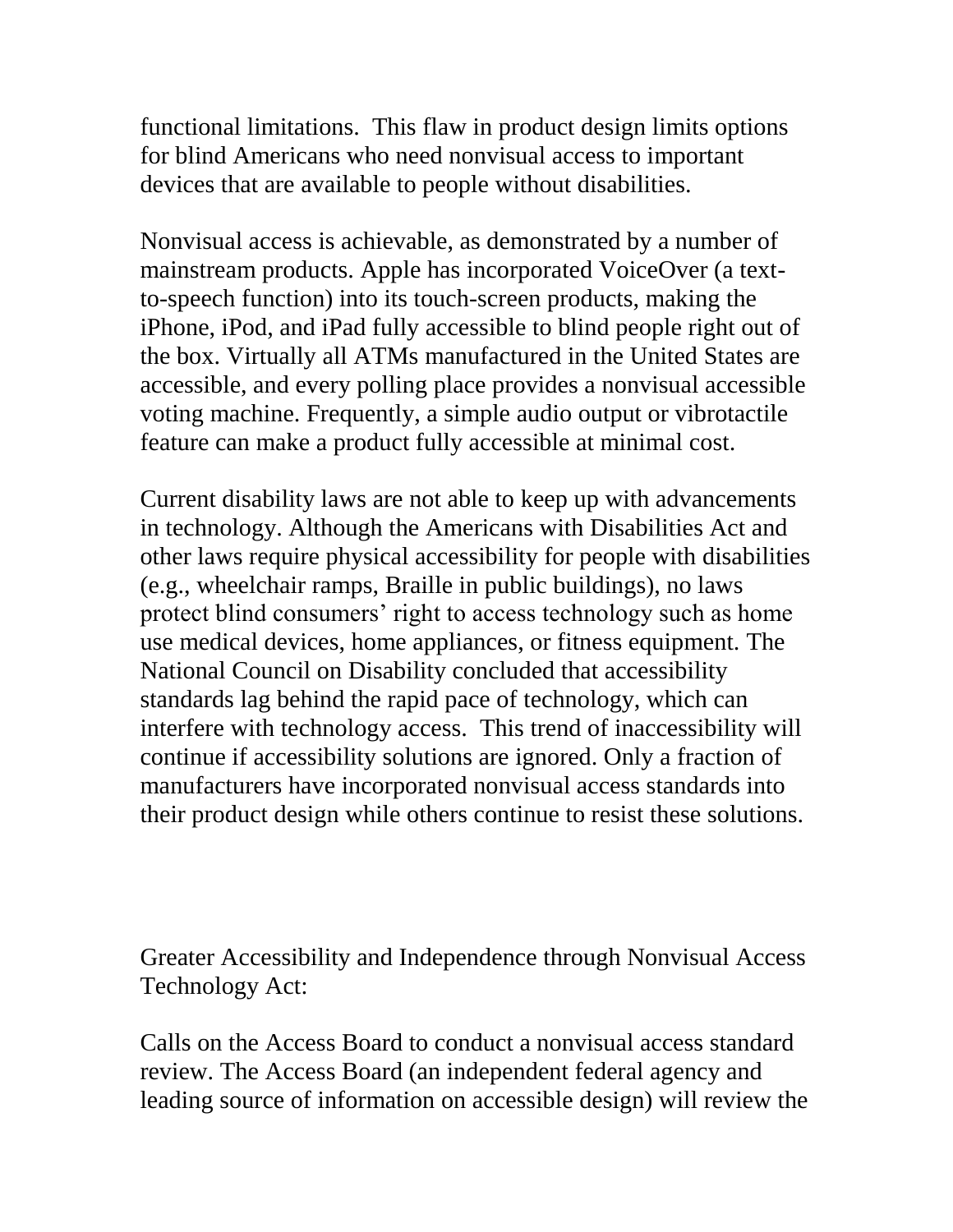current marketplace, consult with stakeholders and manufacturers, and will issue a report with findings and recommendations for a minimum nonvisual access standard for home use medical devices, home appliances, and fitness equipment.

Establishes a minimum nonvisual access standard for home use medical devices, home appliances, and fitness equipment. Six months after the Access Board publishes the above-mentioned report, the Board will begin a rulemaking period, not to exceed 36 months, to establish a minimum nonvisual access standard for home use medical devices, home appliances, and fitness equipment. The final standard will go into effect three years after the final rule.

Authorizes the Food and Drug Administration (FDA) to enforce the nonvisual access standards for home use medical devices. Under its authority to ensure the safety, efficacy, and security of medical devices, the FDA will investigate and prosecute violations of manufacturers who fail to comply with the standard.

Authorizes the Federal Trade Commission (FTC) to enforce the nonvisual accessibility standards for home appliances and fitness equipment. Under its authority to investigate and enforce consumer protection matters, the FTC will investigate and prosecute violations of manufacturers who fail to comply with the standard.

### END THE DIGITAL DIVIDE FOR BLIND AMERICANS.

Sponsor the Greater Accessibility and Independence through Nonvisual Access Technology Act.

For more information, contact: Stephanie Flynt, Government Affairs Specialist, National Federation of the Blind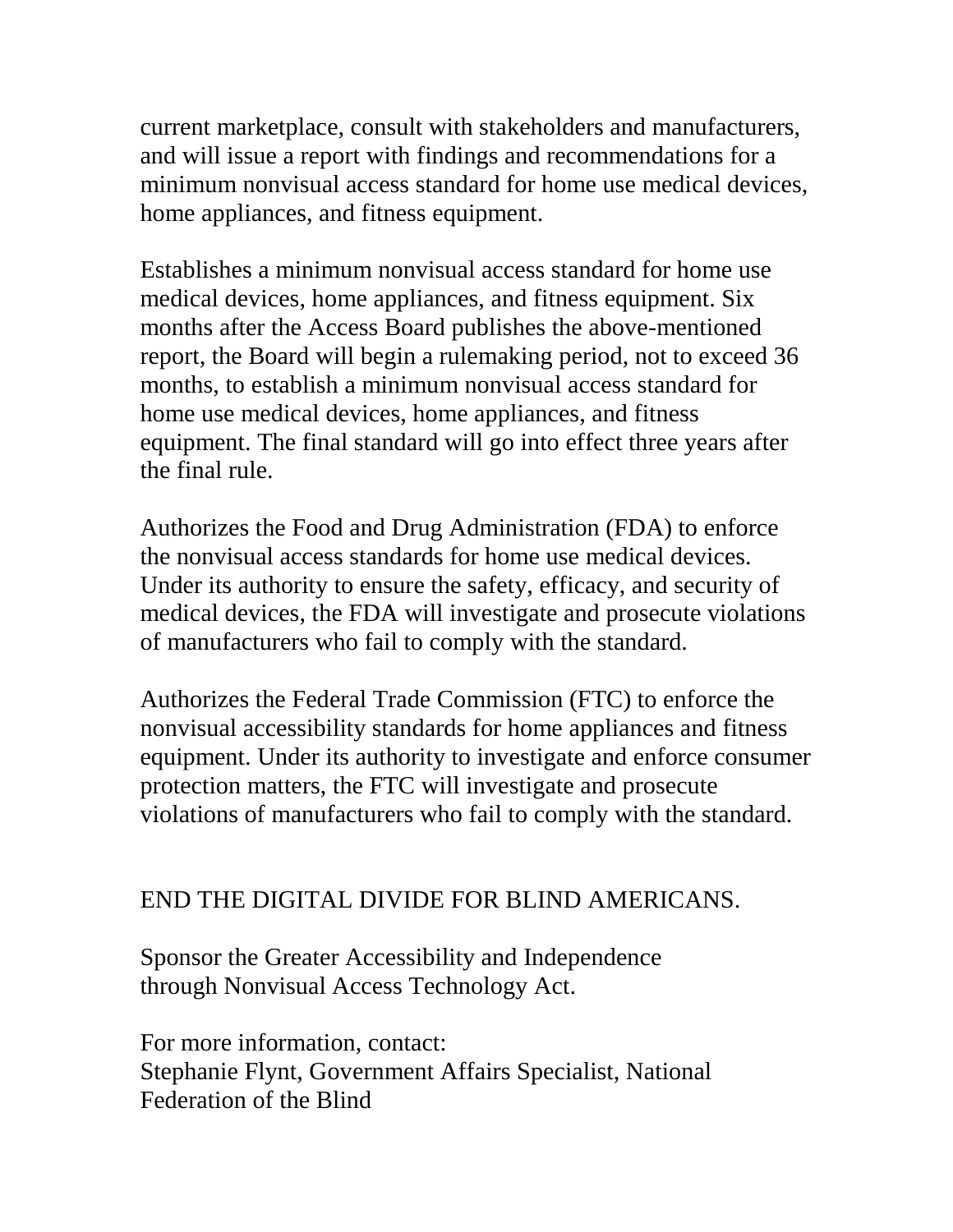Phone: 410-659-9314, extension 2210 Email: sflynt@nfb.org

For more information visit www.nfb.org

Senior Division Update By Dianne Hemphill

The NFBK Senior's division enters its third year with the following officers; Dianne Hemphill, division president; Susie Stanzel, division vice-president; Tom Anderson, division secretary, and Rob Tabor, division treasurer. Monthly tele-conference calls take place the fourth Tuesday of each month at 7 p.m. This year's focus will include several topics around security. Our first guest presented lots of information about identity theft. Notes that can be useful to all have been sent out via home-on-the-range. Financial planning and new topics on training will also be on this year's calendar.

Please join us in our efforts to find and assist senior's around Kansas in working towards "living the life we want".

Here We Come Las Vegas! By Donna Wood

The convention of The National Federation of the Blind is the largest gathering of blind people in the world. It is the premier event for training, support and information for the blind community. It also serves as a governing body, democratically electing our leadership and establishing each year's organizational priorities.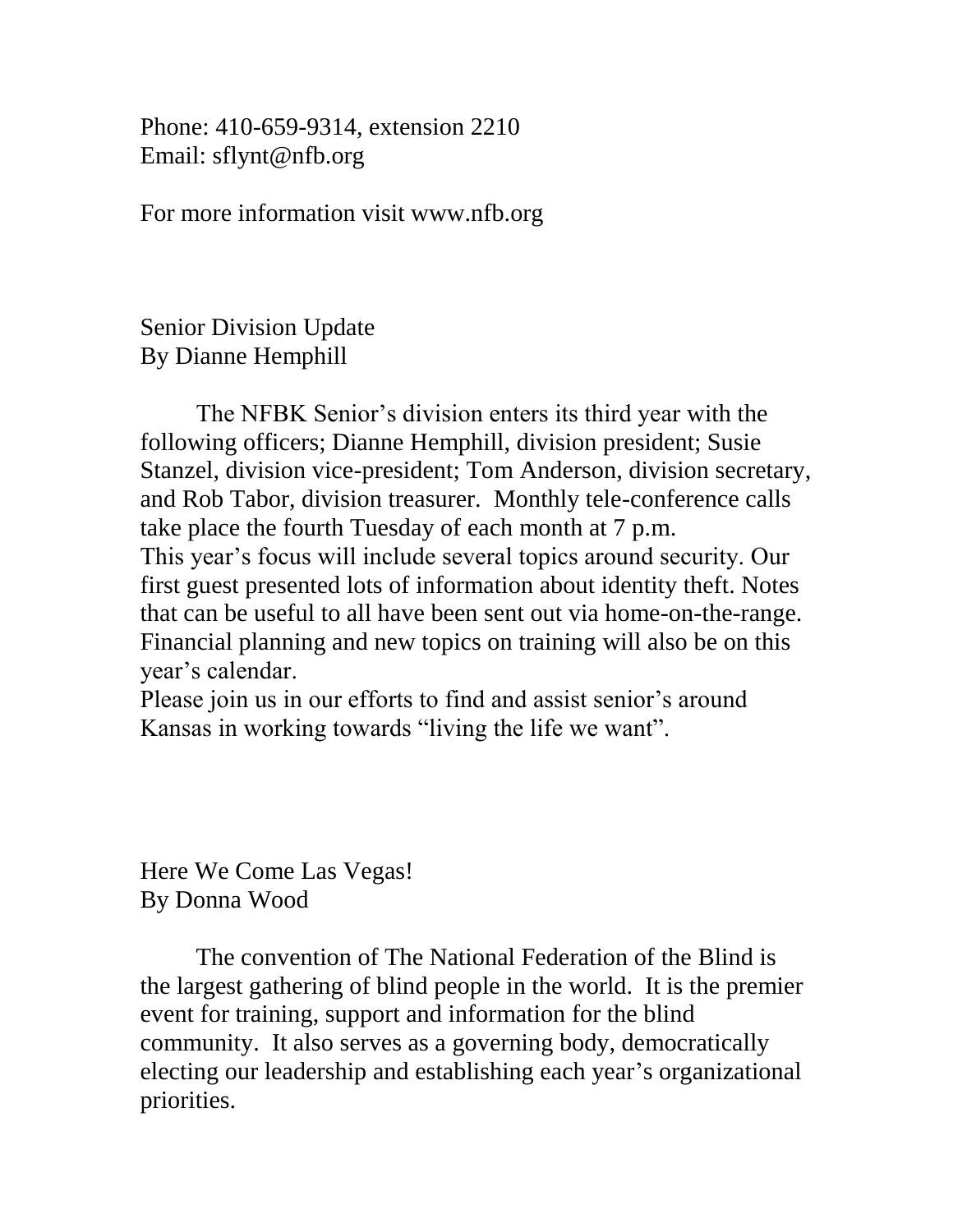This year's National Convention will be held from Sunday, July 7 to Friday, July 13, 2019. The location will be The Mandalay Bay Resort and Casino 3950 S. Las Vegas Blvd Las Vegas, Nevada 89119. To make reservations call 877-632-9001. For NFB convention attendees, the nightly rate for singles, doubles, triples, and quads is \$99. Hotel taxes are 13.38 percent and sales tax is 8.25 percent. The resort fee, normally \$37 a night, is waived for NFB convention attendees. However, fees for internet access, local and toll-free calls, and fitness center access might apply. You may make your reservations starting January 1, 2019.

Online preregistration will be available from March 1st to May 31, 2019. Registration will also be available on site in Las Vegas.

For further details on the Hotel and its amenities and a brief outline of each day's activities of the convention please go to nfb.org. A full agenda will be posted in June. The NFB of Kansas hopes you are able to join us in Las Vegas in July.

Mark Your Calendars By Donna Wood

The National Federation of the Blind of Kansas would like to announce this year's state convention will be in Salina, Kansas. We will assemble in convention November 1, 2, and 3, 2019. The location will be The Hilton Garden Inn and Convention Center Salina. The address is 3320 S. 9th St. Salina KS 67401. The telephone number is (785) 309-0440. Room rates are \$109.00 per night.

Here is just a little about the hotel. The Hilton Garden Inn Salina offers and ideal location just off the I-135, the south side of Salina. The state-of-art hotel is the first of its kind in the city. From electronic locks you can control with your phone, to sensor-